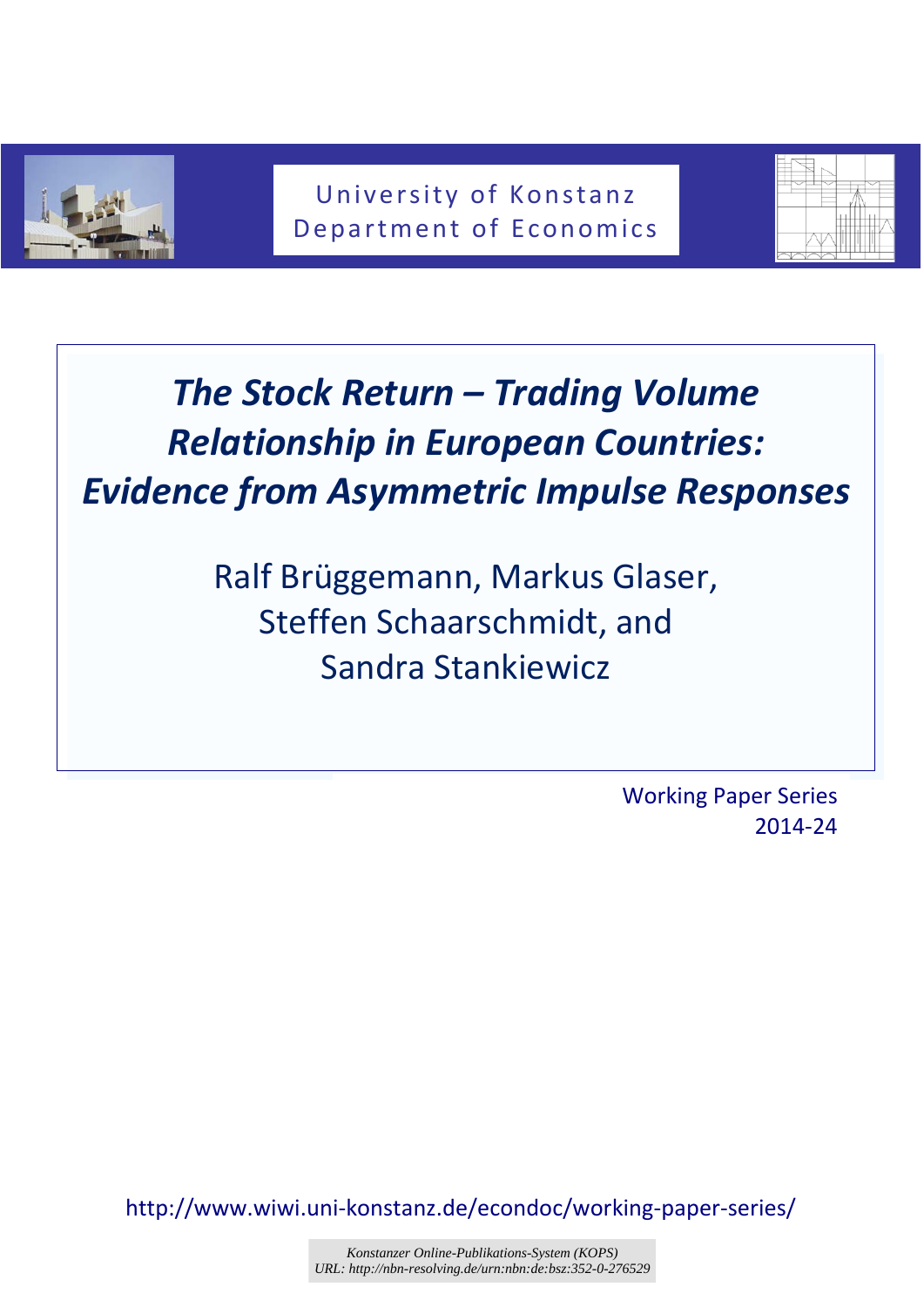## The Stock Return - Trading Volume Relationship in European Countries: Evidence from Asymmetric Impulse Responses<sup>\*</sup>

Ralf Brüggemann<sup>a</sup> Markus Glaser<sup>b</sup> Steffen Schaarschmidt<sup>c</sup> Sandra Stankiewicz<sup>d</sup>

December 16, 2014

#### Abstract

We investigate non-linearities in the stock return - trading volume relationship by using daily data for 16 European countries in an asymmetric vector autoregressive model. In this framework, we test for asymmetries and analyze the dynamic relationship using a simulation based procedure for computing asymmetric impulse response functions. We find that stock returns have a significant influence on trading volume, but there is no evidence for the influence of trading volume on returns. Our analysis indicates that responses of trading volume to return shocks are non-linear and the sign of the response depends on the absolute size of the shock. Thus, using linear VAR models may lead to wrong conclusions concerning the return - volume relationship. We also find that after stock markets go up (down), investors trade significantly more (less) in small and mid cap stocks, supporting evidence for the theories of overconfidence, market participation, differences of opinion, and disposition effect.

JEL Classification: G12, G14, G17, C32

Keywords: asymmetric vector autoregression, asymmetric impulse response functions, stock return, trading volume

<sup>\*</sup>We thank Prof. Bertrand Koebel and participants of the 2nd EJPE Academic Writing Workshop, the PhD Finance Seminar in Konstanz, the 1st KoLa Workshop on Finance and Econometrics, as well as the BMRC-QASS Conference (London) and the EUROFIDAI 2013 Finance Meeting (Paris) for helpful comments and suggestions on earlier versions of this paper.

<sup>&</sup>lt;sup>a</sup>Ralf Brüggemann: University of Konstanz, Department of Economics, Box 129, 78457 Konstanz, Germany, email: ralf.brueggemann@uni-konstanz.de

<sup>&</sup>lt;sup>b</sup>Institute for Capital Markets and Corporate Finance, Munich School of Management, Ludwig-Maximilians-Universität München, Schackstr. 4, 80539 München, Germany, email: glaser@bwl.lmu.de

 $c$ University of Konstanz, Department of Economics, Box 129, 78457 Konstanz, Germany

 ${}^d$ Corresponding author: Sandra Stankiewicz, University of Konstanz, Department of Economics, Box 129, 78457 Konstanz, Germany, email: sandra.stankiewicz@uni-konstanz.de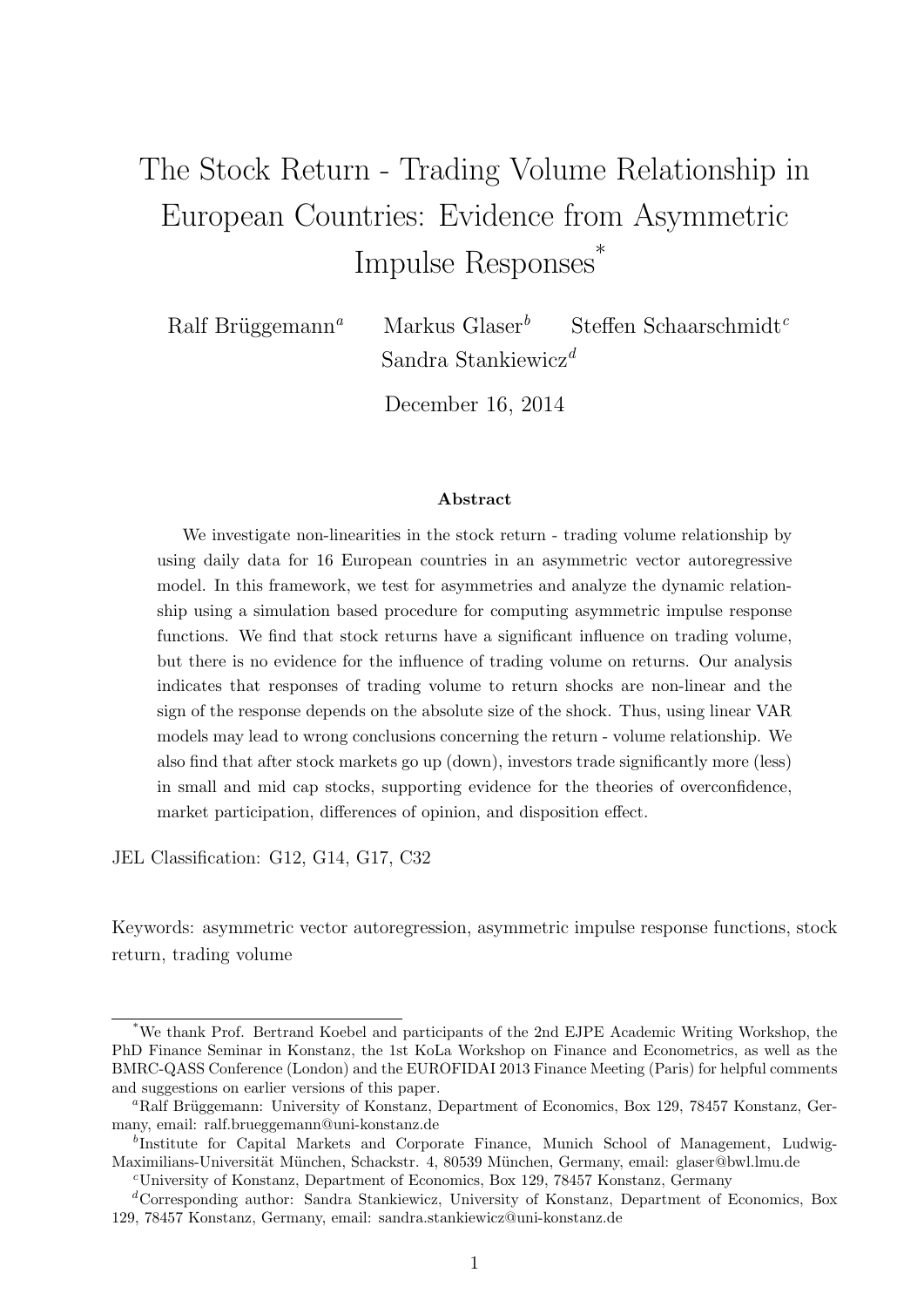## 1 Introduction

The relationship between stock returns and trading volume reveals important insights into the workings of financial markets and makes it possible to test and discriminate between a number of competing theories for market participants' behaviour (see e.g. Moosa and Silvapulle (2000) or Griffin et al. (2007)). Yet, the nature of the return-volume relationship is still heavily debated, as the research results have not been unequivocal regarding issues as whether the relationship is uni- or bidirectional, contemporaneous or dynamic, whether there are some asymmetric effects, and whether the responses to shocks depend on the size of the shock. The last two issues are in the focus of this paper, as their presence implies non-linearity and requires non-standard modelling methods.

Many studies dealing with the dynamic interactions between returns and volume apply linear vector autoregressive (VAR) models (see e.g. Lee and Rui (2002) or Statman et al. (2006)). This is quite surprising, as non-linearities in the form of asymmetries are omnipresent in financial markets. Stock returns in general, and the returns of some investment strategies in particular display skewness (see e.g. Daniel and Moskowitz (2013)), correlations are stronger in downward moving markets (see e.g. Daigler and You (2010)), and investors react differently to positive and negative returns in bull and bear markets (see e.g. Kim and Nofsinger (2007), Chen (2012)).

Many researchers also point to asymmetric effects in the return-volume relationship (see e.g. Karpoff (1987) or Chordia et al. (2007)). It is important to note here that there is no single definition of asymmetry in this context in the literature. Some researchers understand asymmetry as the situation when the reaction of one variable is different in absolute terms, depending on whether the shock to another variable is negative or positive. Thus, they concentrate on the strength of the reaction to the shock, depending on the shock direction (see e.g. Moosa et al. (2003)). Other researchers pay more attention to the nature of the relation between the variables. They interpret a situation when trading volume is correlated positively with positive price changes and negatively with negative price changes as asymmetry (see e.g. Karpoff (1987) or Chen (2012)), whereas the strength of the reaction to a positive or a negative shock is not in the centre of their analysis.

We see asymmetry in the return-volume relationship in opposition to the conclusions that can be drawn from a standard VAR model. A linear VAR per construction cannot capture any non-linearities, so if there are asymmetric effects in the data, such a model will lead to biased results. To avoid this potential bias in linear VAR models, we use an asymmetric VAR that allows negative and positive shocks to have fundamentally different impact on the analyzed variables. For this purpose we adapt the approach of Kilian and Vigfusson (2011) who show in a macroeconomic application that ignoring non-linearities, resulting from asymmetries, causes inconsistency of the model coefficient estimates and subsequently of estimated impulse response functions (IRFs). The asymmetric VAR provides consistent estimates both in the case when the asymmetric effects are present and when the data generating process is symmetric. Thus, when we obtain different results with the asymmetric VAR than one could get with a linear VAR model, we conclude that the asymmetric effects in our model are necessary and the relationship between trading volume and stock returns can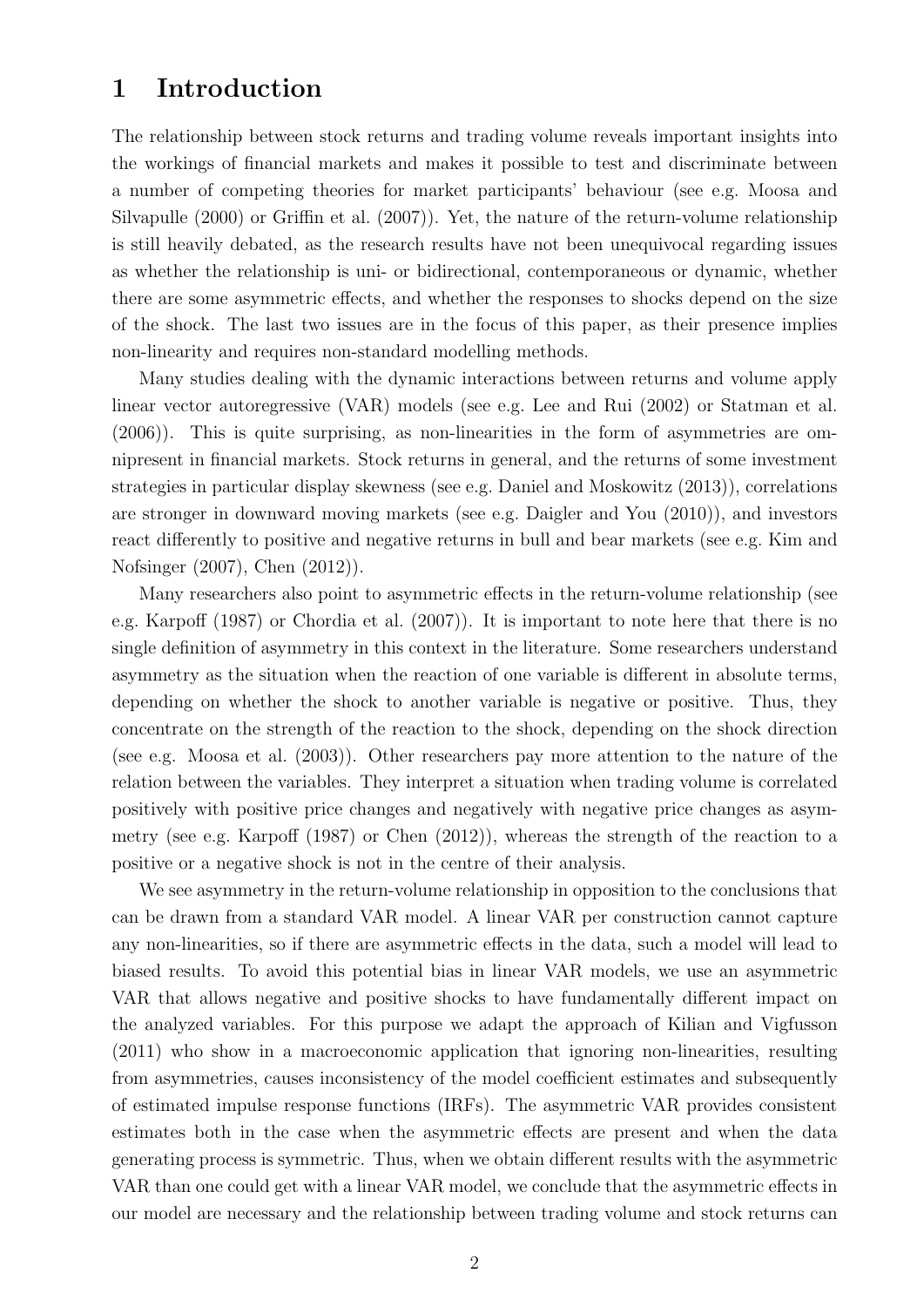be described as asymmetric. In contrast to the models commonly used to tackle the problem of non-linearity, the asymmetric VAR does not require sophisticated estimation techniques and can be estimated by ordinary least squares (OLS) applied equation by equation.

In this paper, we focus on impulse response functions from asymmetric VARs to analyze the return-trading volume relationship. Impulse responses for this model are computed using a simulation-based method in the spirit of Koop et al. (1996), as the standard impulse responses based on the moving average representation provide biased results in the presence of non-linearities. In order to assess the statistical significance of the reaction to a shock, we use a wild bootstrap approach to obtain confidence intervals for the response functions. To the best of our knowledge, we are the first to fully examine the non-linearities in the relationship of stock returns and trading volume with the help of an asymmetric impulse response analysis.<sup>1</sup> By analyzing the impulse responses, we are able to shed light on the question whether non-linearities in the return-volume relationship exist, and whether more sophisticated models than a linear VAR are needed to accurately model this relationship.

In order to test for asymmetric effects in the return-volume relationship, we run two types of Wald tests. First, we conduct Wald tests for the joint significance of model coefficients (slope-based test), which is a standard instrument in the literature. Second, we also use a novel Wald test, based on impulse-response functions, to check for asymmetries, following the approach of Kilian and Vigfusson (2011). These authors argue that slope-based tests are useful for single equation models, but they become uninformative for a dynamic, multiequation system, as the coefficients themselves contain little information about the dynamics of the impulse response functions and their potential asymmetric behaviour. Thus, compared to the standard approach in the literature, the impulse-response based asymmetry test may provide additional insights into our analysis.

Our empirical analysis provides a number of interesting results. For stock markets of 16 selected European countries the descriptive analysis and statistical inference based on daily data yield strong evidence for non-linearities in the return-volume relationship. We find that the size of the shock in returns has a crucial effect on the direction and magnitude of the response in trading volume. We find that trading volume increases for medium and large  $(\pm 1$  and  $\pm 2$  standard deviations) absolute return shocks, whereas it decreases for small  $(\pm 0.25$  standard deviation) absolute shocks. For most countries we also find that shocks are transitory and their effects vanish after a few trading days. Finally, we provide some evidence for the overconfidence, market participation, differences of opinion, and disposition effect theories, as volume in small and mid cap stocks significantly increases (decreases) after stock markets go up (down), and this effect persists for at least 20 trading days. In contrast, the effect for large cap stocks is not significant at a number of medium response horizons and in the long run. All results are robust with respect to a number of variations in the empirical model specification.

Our paper is related to a number of other studies dealing with non-linearities in the return-trading volume context. According to Epps (1975), traders react more strongly to

<sup>&</sup>lt;sup>1</sup>Griffin et al. (2007) used non-linear impulse responses for a threshold VAR in their robustness checks. However, they only present a tiny portion of the results for this model, as they find the return-volume relationship quite symmetric, and the focus of their paper is on a linear VAR.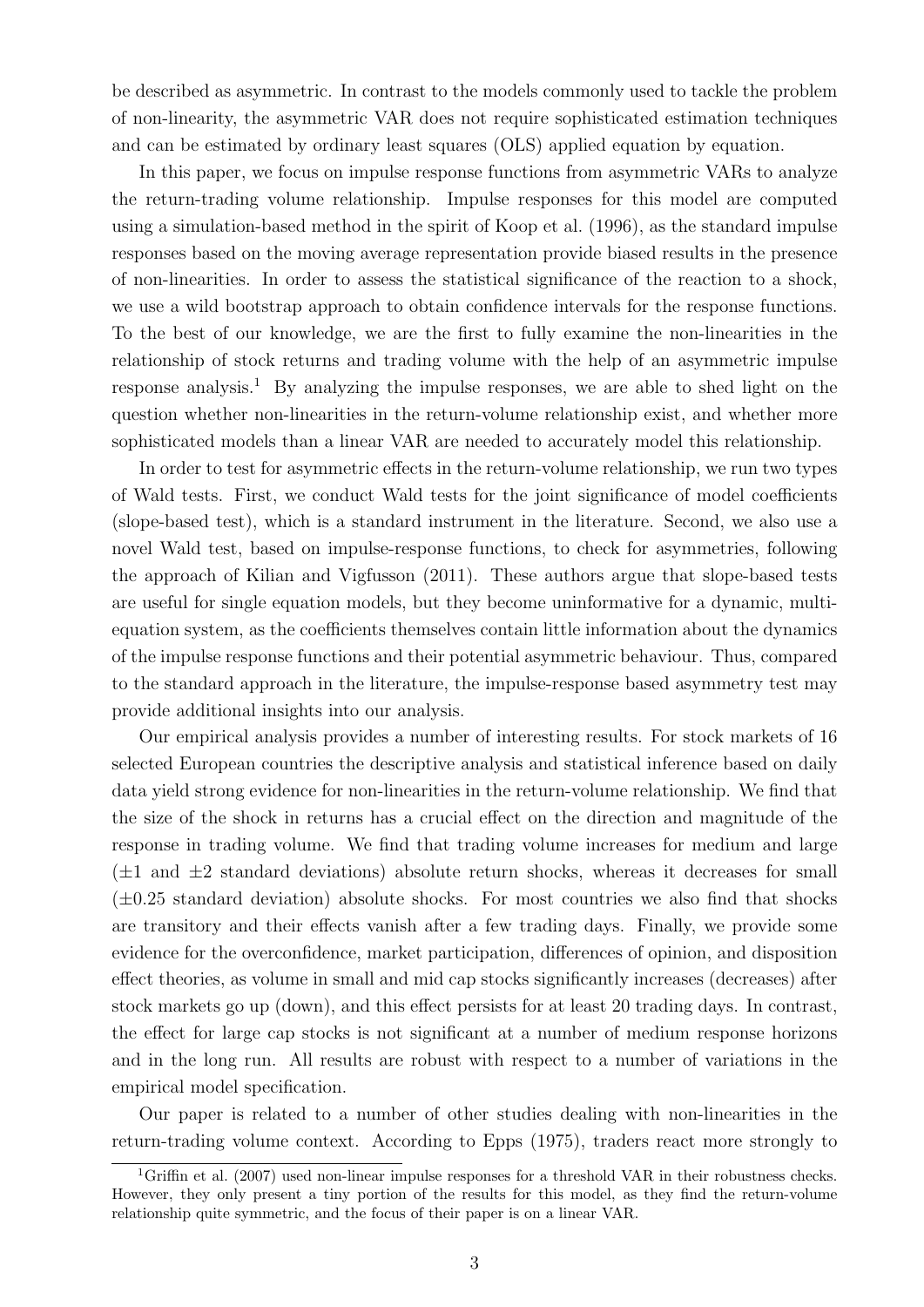positive than to negative returns. Wang (1994) finds a positive correlation between volume and absolute price changes. Hiemstra and Jones (1994) address the problem of non-linearities by applying non-linear Granger causality tests. They find strong evidence of bidirectional non-linear causality relationship between daily stock returns and NYSE trading volume. Moosa et al. (2003) consider oil futures markets and show that linear models can only detect unidirectional causality (from returns to trading volume), whereas non-linear models detect bidirectional causality. They also find evidence for asymmetry using a threshold vector autoregressive model - negative price and volume changes have more influence on each other than positive changes. Gerlach et al. (2006) find strong evidence that returns and volatility are non-linear functions of trading volume.

Gebka and Wohar (2013) use quantile regression to show that both low and high returns imply more trading volume. In a recent study, Chen (2012) applies a regime-switching model and finds strong evidence for contemporaneous asymmetric effects in the return - trading volume relationship, which depend on the state of the world (bull vs. bear market regime). The author also shows that when linear models are used, results depend heavily on the sample period and unequivocal conclusions cannot be drawn based on such analysis.

Overall, there is some evidence in the literature that the relationship between stock returns and trading volume is non-linear and asymmetric and thus, linear models might provide misleading results. Compared to the existing literature, our analysis is based on a flexible econometric framework, tailored to give more detailed insights into the nature of the return-trading volume relationship.

The remainder of the paper is organized as follows. Section 2 introduces the asymmetric VAR model. Section 3 contains the description of the data, while Section 4 provides empirical results on asymmetry and the impulse response analysis. Section 5 presents a number of robustness checks before Section 6 concludes.

## 2 The Asymmetric Vector Autoregressive Model

We introduce an asymmetric vector autoregressive (asymmetric VAR) model that allows for asymmetric effects of both trading volume on returns and of returns on trading volume. For this purpose, we define a vector  $y_t$ , which includes the stock returns  $r_t$  and the growth rate of the trading volume tv<sub>t</sub>, i.e. we set  $y_t = (r_t, \text{tv}_t)'$ . In what follows, a generalization of a model used by Kilian and Vigfusson (2011) is employed. To be more precise, we use structural models of the form

$$
A_0 y_t = c + \sum_{i=1}^p A_i y_{t-i} + \sum_{i=0}^p B_i y_{t-i}^+ + \varepsilon_t,
$$
\n(2.1)

where  $y_t$  is a K-dimensional vector of endogenous variables as defined above, c is a fixed  $K \times 1$  vector of intercepts,  $A_i$ ,  $B_i$  are fixed  $K \times K$  coefficient matrices and  $y_t^+ = (r_t^+, \text{tv}_t^+)$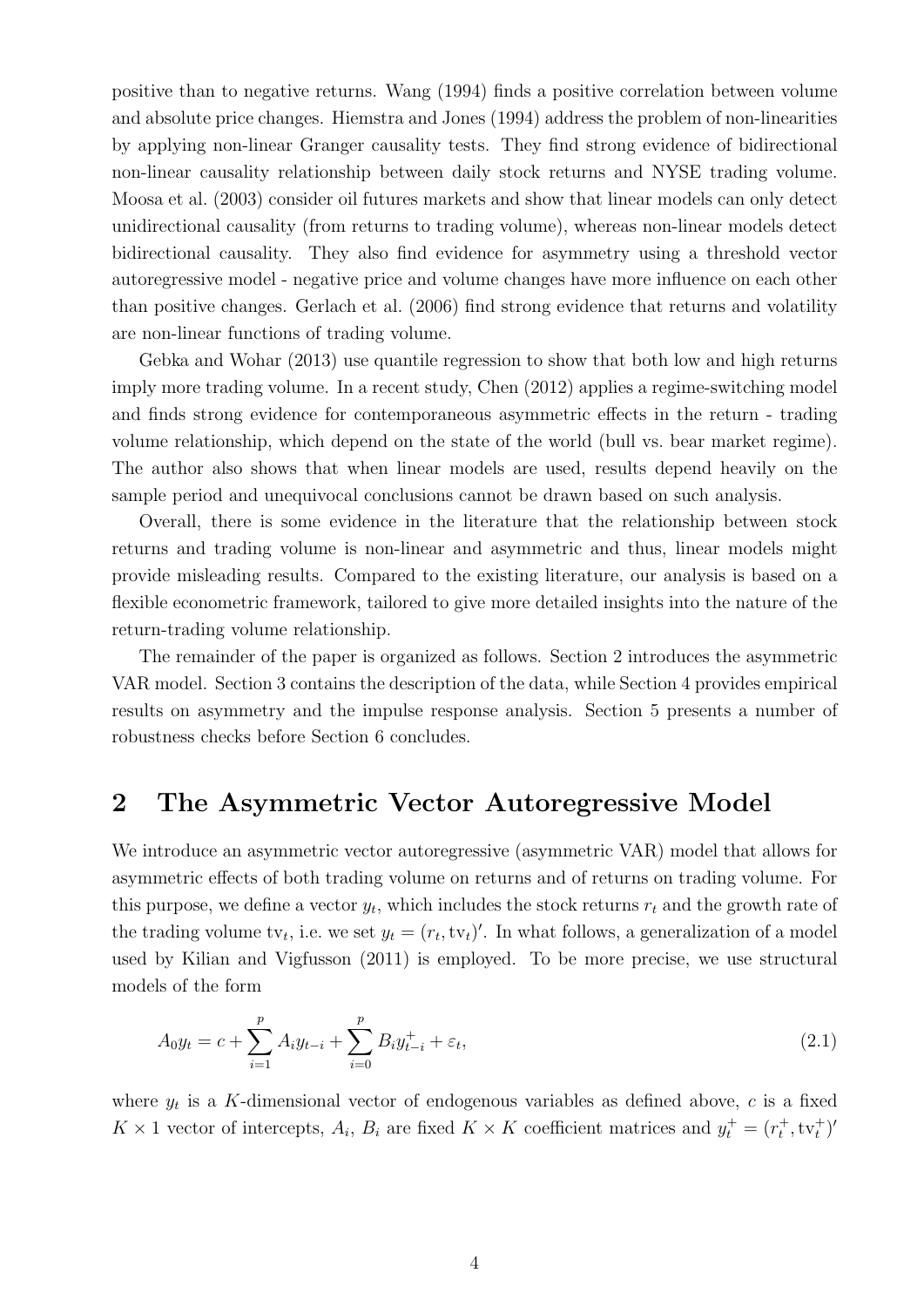is defined to capture possible asymmetries. In particular, we define

$$
r_t^+ = \begin{cases} r_t & \text{if } r_t > 0 \\ 0 & \text{else} \end{cases} \quad \text{and} \quad \text{tv}_t^+ = \begin{cases} \text{tv}_t & \text{if } \text{tv}_t > 0 \\ 0 & \text{else} \end{cases}
$$

To identify the structural shocks and to avoid problems related to endogeneity in the model, we use a recursive system, i.e. we use a lower triangular matrix  $A_0$ :

.

$$
A_0 = \left[ \begin{array}{rr} 1 & 0 \\ -a_{21,0} & 1 \end{array} \right].
$$

Furthermore, we impose

$$
B_0 = \begin{bmatrix} 0 & 0 \\ b_{21,0} & 0 \end{bmatrix}
$$
 and  $B_i = \begin{bmatrix} 0 & b_{12,i} \\ b_{21,i} & 0 \end{bmatrix}$ ,  $i = 1,..., p$ .

This recursive structure ensures that  $\varepsilon_t = (\varepsilon_{1,t}, \varepsilon_{2,t})'$  is a vector of contemporaneously uncorrelated structural shocks with zero mean and non-singular diagonal covariance matrix  $\Sigma_{\varepsilon}$ . In addition, we assume that  $\varepsilon_t$  is serially uncorrelated. This structure implies that shocks to stock returns  $\varepsilon_{1,t}$  may have an immediate - within one day - effect on the trading volume, whereas the converse is not true. This assumption is justified by the efficient market rationale - the revelation of information on financial market variables should not contain any information on future stock returns. Moreover, given that the contemporaneous effects of returns are included in the second equation of (2.1), the error terms  $\varepsilon_{1,t}$  and  $\varepsilon_{2,t}$  are uncorrelated.<sup>2</sup> Thus, given the structure on  $A_0$  and  $B_0$ , the parameters of the equations in (2.1) can be estimated consistently and efficiently by ordinary least squares (OLS) applied equation by equation (see Kilian and Vigfusson (2011) for a detailed discussion on asymmetric VARs). Moreover, note that the structure on the  $B_i$ ,  $i = 1, \ldots p$  implies that there may be asymmetric spillovers from returns to trading volume and vice versa. In addition, we assume an immediate asymmetric effect from returns to trading volume.

In order to test whether the asymmetric effects are significant and thus necessary in the model, we implement a suitable testing procedure. A standard choice in the existing literature that examines the interactions between returns and trading volume is the Wald test based on slope coefficients. Following this approach, we test in the system (2.1) the null hypothesis  $b_{12,i} = 0$  for  $i = 1, \ldots, p$  and  $b_{21,i} = 0$  for  $i = 0, \ldots, p$ , respectively. In other words, we test whether the relevant slope coefficients are jointly significant (slope-based Wald test). Under the null hypothesis the asymmetric effects are jointly insignificant and the model reduces to a linear bivariate VAR for returns and trading volume.

In addition to the commonly used slope-based test, we apply an alternative test for asymmetry, based on impulse response functions obtained from the VAR system in (2.1). Kilian and Vigfusson (2011) argue that while slope-based tests are useful for single equation models, they become uninformative for a dynamic, multi-equation system, as the coefficients

<sup>&</sup>lt;sup>2</sup>This can be easily seen by noting that for  $B_i = 0, i = 1, \ldots, p$ , the system reduces to a standard recursive VAR.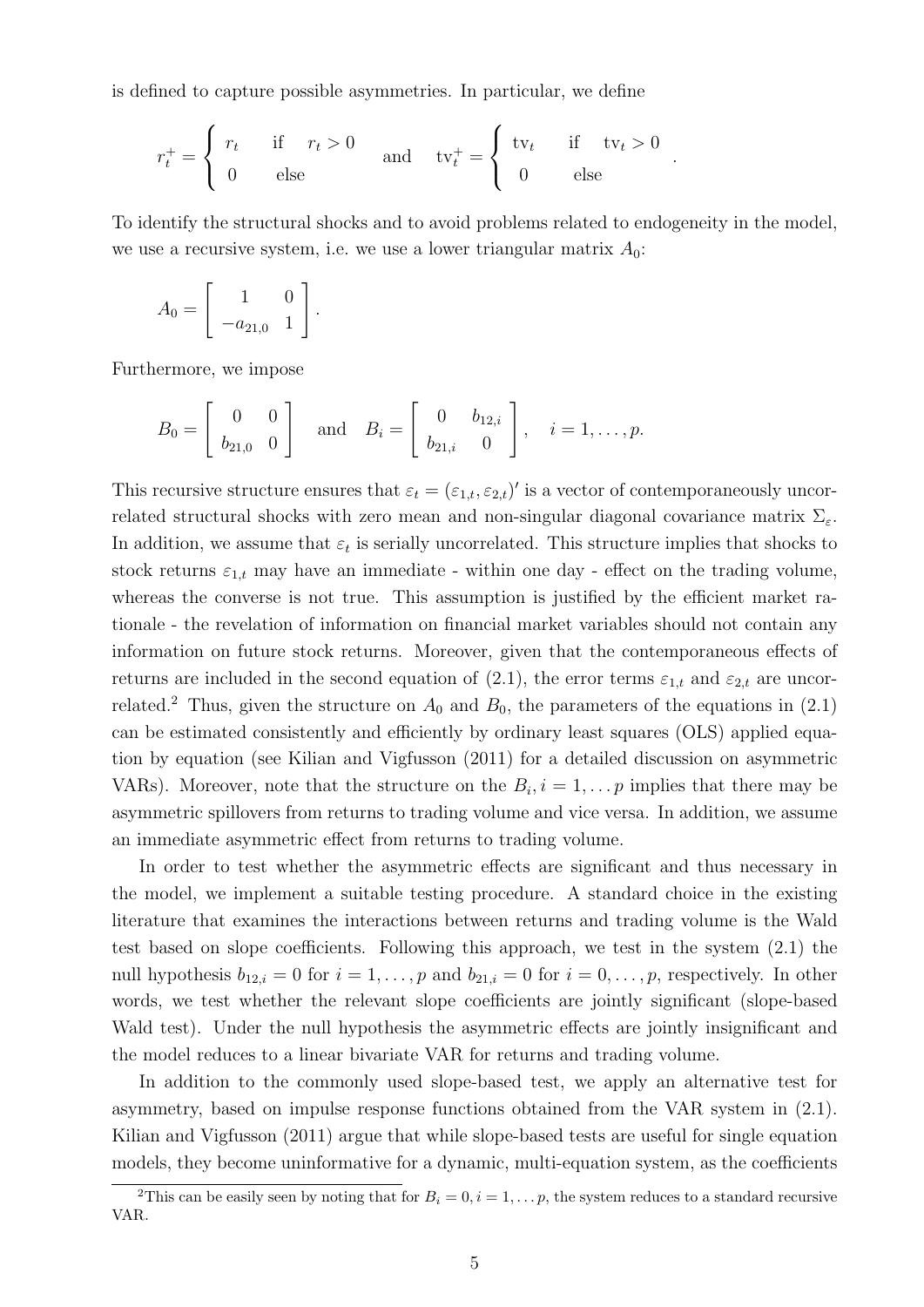themselves contain little information about the dynamics of the impulse response functions and their potential asymmetric behaviour. Thus, it is possible that the responses to a shock are symmetric, even if the slope-based test hints to asymmetries. Moreover, although slopebased tests can distinguish between effects from positive and negative shocks, they do not discriminate between shocks of different size. This is a major drawback as there is some evidence that the response of trading volume depends on the size of the shock in returns (see Griffin et al. (2007)). The impulse-response based Wald test is thoroughly described later at the end of this section after the computation of asymmetric IRFs has been explained.

Due to the presence of the asymmetric terms  $r_{t-i}^+$  and  $\mathrm{tv}_{t-i}^+$ , the standard approach of estimating impulse responses based on the moving average representation<sup>3</sup> leads to inconsistent parameter estimates. This point is convincingly illustrated by Kilian and Vigfusson (2011) and is especially relevant for the case of small and moderate shocks, which are most common on the stock market, as the bias of the impulse response estimates obtained by standard methods is then especially high. In contrast, a simulation based approach for the equations in (2.1) provides consistent estimates for impulse responses, even if asymmetries are present. Thus, we follow the approach in Kilian and Vigfusson (2011) to obtain asymmetric impulse response function (IRF) estimates:

- 1. First we obtain parameter estimates for (2.1) using OLS equation by equation on the whole sample of observations. These estimates will be used for the next steps of the algorithm.
- 2. We take non-overlapping blocks of  $p$  consecutive values of  $r_t$  and tv<sub>t</sub>, starting from period 1 until  $T - p$ . Each of these blocks is called a history. Each history s, with  $s =$  $1, ..., [T/p]$ , is the starting point for calculating conditional impulse response functions.
- 3. Given the history s, we simulate two time paths for  $r_{t+h}$  and  $tv_{t+h}$  for  $h = 0, 1, ..., H$ , where h is the time horizon for the impulse response function. We set  $H = 20$  in our analysis. When generating the first time path, for  $h = 0$  we set  $\varepsilon_{1,0}$  to a prespecified value  $\delta$ , where  $\delta$  is the size of the shock for which the impulse response function is calculated. The realizations of  $\varepsilon_{1,t+h}$  for  $h = 1, ..., H$  are drawn as random blocks of length H from the empirical distribution of the estimated residual  $\hat{\varepsilon}_1$ . The realizations of  $\varepsilon_{2,t+h}$  for  $h = 0, ..., H$  are drawn as random blocks from the empirical distribution of the estimated residual  $\hat{\varepsilon}_2$ . When generating the second time path, all  $\varepsilon_{1,t+h}$  and  $\varepsilon_{2,t+h}$  for  $h = 0, ..., H$  are drawn as random blocks from their respective empirical distributions.
- 4. We calculate the difference  $\mathrm{tv}_{t+h}(\delta, s) \mathrm{tv}_{t+h}(s)$  between the two time paths for  $h =$  $0, \ldots, H$ , obtained for the shock scenario in step 3.
- 5. We make  $m = 500$  repetitions of steps 3 and 4 and we average the difference obtained in step 4 across the m repetitions to obtain the impulse response function of  $\mathrm{tv}_{t+h}$  at horizon  $h = 0, 1, ..., H$  to a shock of size  $\delta$ , conditional on history s.

 ${}^{3}$ See e.g. Breitung et al. (2004).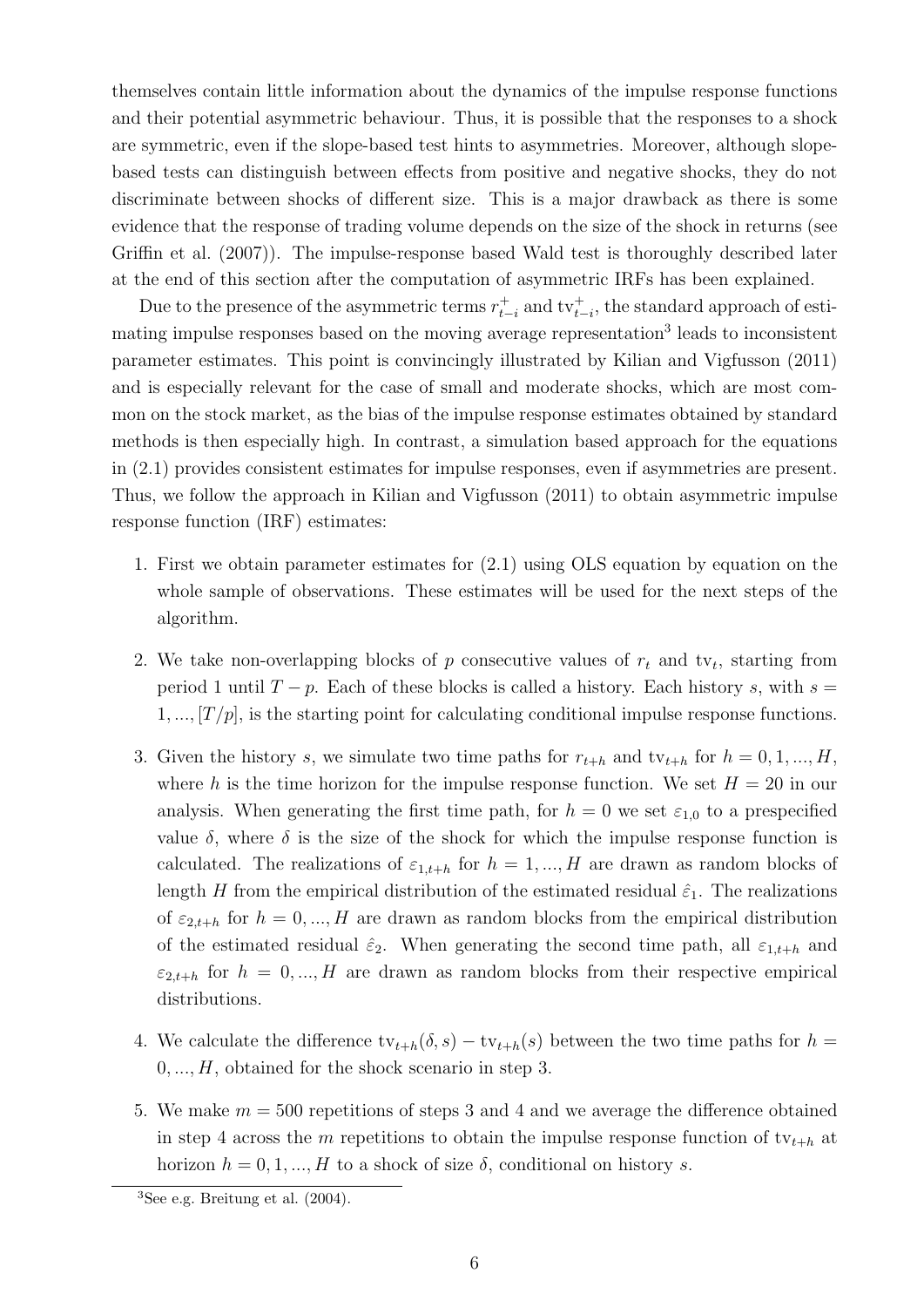6. The unconditional response function  $I_{\text{tv}}(h, \delta)$  is the mean of the conditional responses from step 5 across all histories s.

To account for estimation uncertainty around the estimated IRFs, we report bootstrap confidence intervals. Given the difficulties in the analytical derivation of the intervals and the strong GARCH effects in the residuals of our estimated models, we propose a wild bootstrap procedure in the spirit of Goncalves and Kilian (2004) for calculating the confidence intervals around the IRFs  $I_{\text{tv}}(h,\delta)$ :

- 1. Based on the estimated residuals  $\hat{\varepsilon}_{1,t}$  and  $\hat{\varepsilon}_{2,t}$  of (2.1), we simulate new residuals  $\tilde{\varepsilon}_{1,t}$  =  $\eta_{1,t} \cdot \hat{\varepsilon}_{1,t}$  and  $\tilde{\varepsilon}_{2,t} = \eta_{2,t} \cdot \hat{\varepsilon}_{2,t}$  with  $\eta_{i,t} \stackrel{i.i.d.}{\sim} N(0,1)$ ,  $i = 1, 2$ . This step is done for  $j = 500$ simulations.
- 2. With the simulated residuals we generate  $j = 500$  new paths of  $\widetilde{r}_t^j$  and  $\widetilde{w}_t^j$  $\frac{J}{t}$ .
- 3. For each pair of simulated time series  $\tilde{r}_t^j$  and  $\tilde{t}v_t^j$  we follow steps 1 to 6 from the IRF calculation algorithm described above.

We end up with  $j = 500$  paths of the unconditional  $I_{\text{tv}}^{j}(h, \delta)$ , of which we take the 2.5%- and 97.5%-percentile as a lower and upper value of the confidence interval.

Having obtained the responses of trading volume to return shocks we apply the impulse response based Wald test for asymmetry.<sup>4</sup> Under the null hypothesis of symmetry positive and negative shocks of the same size are the exact opposite to each other. In other words we test  $H_0: I_{\text{tv}}(h, \delta) = -I_{\text{tv}}(h, -\delta)$  for all  $h = 0, 1, ..., H$ . If the null hypothesis can be rejected, the impulse responses to a negative and positive shock of the same absolute size do not create a mirror-image effect, and thus are very different from the pattern that is imposed by the linear VAR model. Such a result would therefore be in favour of the asymmetric VAR.

In order to conduct the test, we first calculate the unconditional IRFs of trading volume to stock returns for both positive and negative shocks of size  $\delta$ , as described above. Then we jointly test for the symmetry of impulse responses for all h, where  $h = 0, 1, ..., H$ . The  $H \times H$  variance-covariance matrix of  $I_{\text{tv}}(h, \delta) + I_{\text{tv}}(h, -\delta)$ , necessary for the calculation of the Wald test statistic, is estimated by the same bootstrap procedure that is used for the calculation of the confidence intervals. Given the asymptotic normality of the parameter estimators in (2.1) the test statistic has an asymptotic  $\chi^2$  distribution with  $H + 1$  degrees of freedom.

## 3 Data

We use country-specific value-weighted indices, as well as indices constructed by aggregating data for all analyzed countries (aggregated data). We use all available stocks for 16 selected European countries (Austria, Belgium, Denmark, Finland, France, Germany, Greece, Ireland, Italy, the Netherlands, Norway, Portugal, Spain, Sweden, Switzerland and the United

<sup>4</sup>This test is taken from Kilian and Vigfusson (2011), p. 437.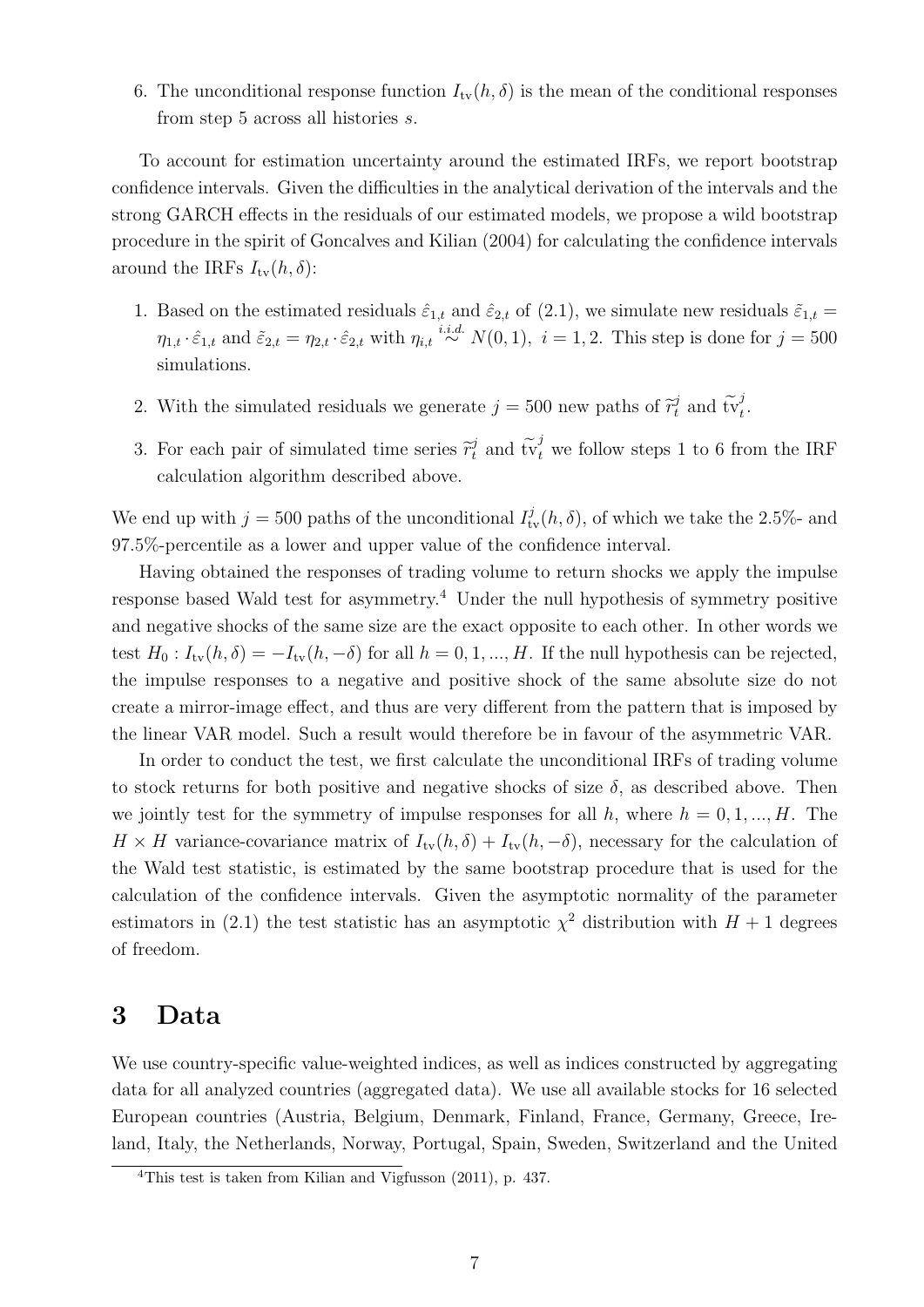Kingdom) and obtain their respective daily stock prices and trading volume.<sup>5</sup> The data covers the period between January 1990 and July 2012 (5891 observations<sup>6</sup>) and is obtained from Thomson Reuters Datastream. We choose the countries according to data availability and their importance in terms of market capitalization. We focus only on daily data from European financial markets, as this helps us to avoid the problem of nonsynchronous trading, which would complicate the analysis if data from Asian or U.S. markets were also taken into account (see e.g. Glaser and Schaarschmidt (2012)). Summary statistics for all considered countries are shown in Table A.1 in the Appendix.

We include delisted stocks until they disappear, in order to prevent a possible survivorship bias as indicated by Brown et al. (1992). In addition, we apply a data screening procedure similar to Ince and Porter (2006). We sort out firms with market capitalization smaller than 0.5 million EUR, absolute daily returns higher than 50% and stock prices smaller than 1 EUR.

We calculate stock returns by taking first differences of the log prices:  $r_t = \ln(\text{price}_t)$  –  $ln(price_{t-1})$ , which is a standard approach in the literature. When it comes to trading volume, different ways are proposed in the literature to handle its non-stationarity. Some studies take first differences of the log trading volume (e.g. Chen (2012)), whereas others use moving averages to detrend the time series (e.g. Griffin et al. (2007)). There are also some authors who apply alternative detrending methods (see Statman et al. (2006)), such as Hodrick and Prescott (1997) filtering. As there is no consensus about the appropriate transformation, we decide to use first differences of the log trading volume, i.e. we consider  $tv_t = ln(volume_t) - ln(volume_{t-1})$  in our analysis, which is in line with the results of the unit root tests.<sup>7</sup> We check the sensitivity of our results with respect to different detrending methods in Section 5.

Figure 1 provides typical plots of log returns, log trading volume, and first differences of log trading volume from January 1990 to July 2012 for aggregated data.

## 4 Empirical Results

In this section we report results of the empirical analysis of the return-volume relationship. Using impulse-response analysis and different types of Wald tests, we investigate possible asymmetries in the return-volume relationship, and whether those asymmetries depend on the absolute size of the shock in returns. We also find a link between our empirical results and behavioural finance explanations such as the theories of overconfidence, market participation,

<sup>&</sup>lt;sup>5</sup>"All available stocks" means all major securities, which are equities. We set the option "Primary Quote" to "Yes". All other features are set to "Default". For prices we use the adjusted price (datatype "P"). For all countries except for Germany we download daily trading volume (padded, datatype "VP"), which is common trading volume (datatype "VO"), replaced by the value from the previous day, if the stock is not traded for some reason at this particular day. In order to prevent a possible illiquidity bias, we conduct a thorough stock price and stock volume screening (as described in the text).

<sup>6</sup>For Ireland and Spain the sample is shorter and has 3173 and 5848 observations respectively.

<sup>7</sup>We conduct an Augmented Dickey-Fuller and Kwiatkowski–Phillips–Schmidt–Shin (KPSS) tests (see Dickey and Fuller (1979) and Kwiatkowski et al. (1992)). In unreported results both tests show for all countries and for the aggregated data that the first differences of log stock prices and log trading volume are stationary, whereas raw series or log trading volume are not.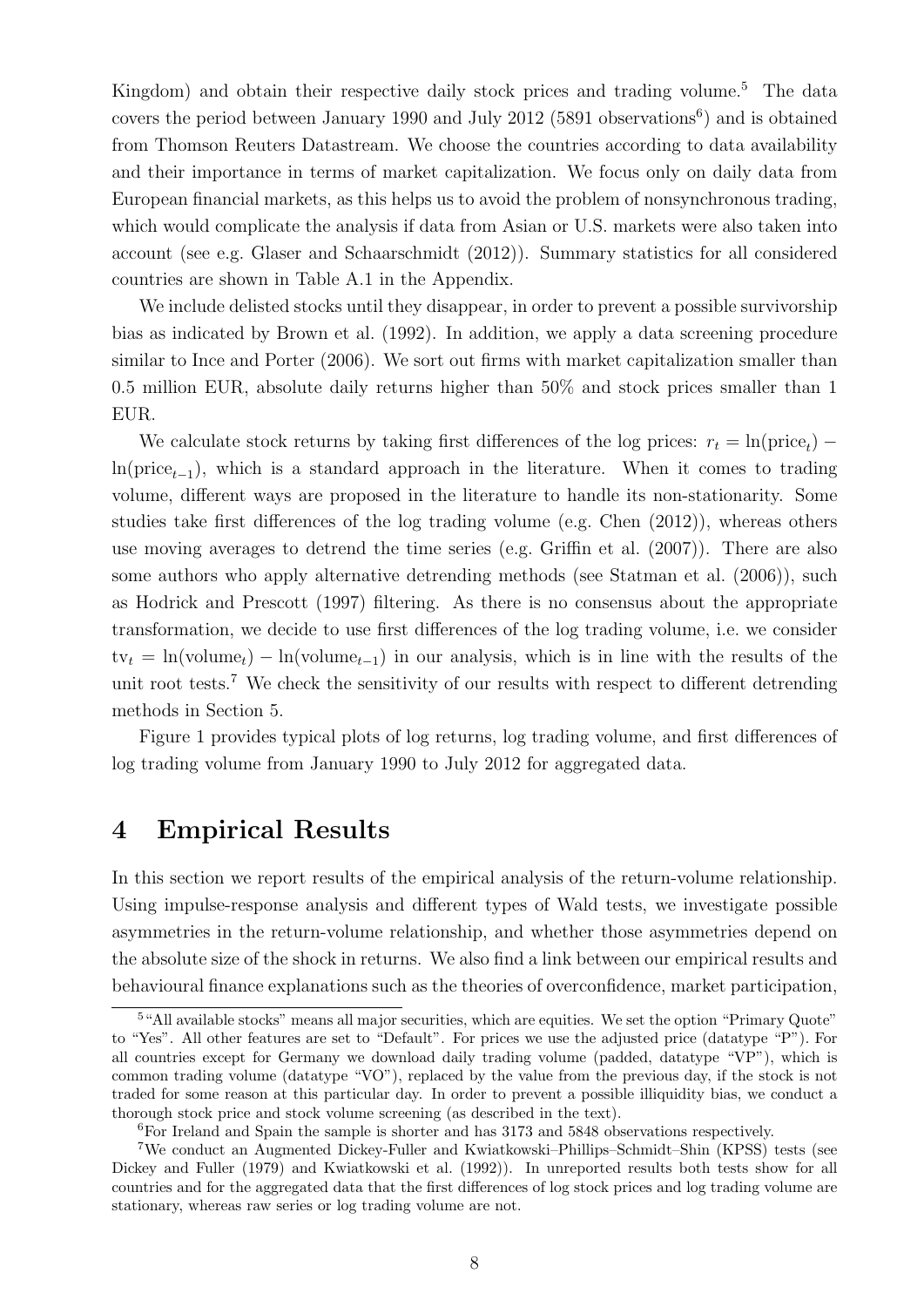

Figure 1: Plots of stock returns and trading volume (log level and growth rate) for aggregated data

disposition effect, and differences of opinion. We start with some descriptive evidence for asymmetries in Section 4.1 and provide inference on impulse responses in Section 4.2. Then we analyze to what extent volume reaction depends on the size of a return shock in Section 4.3, followed by some explanations for our results in Section 4.4.

## 4.1 Slope-based Tests and Descriptive Evidence for Asymmetry

We first investigate the presence of asymmetric effects in the return equation via a Wald slope-based test. For each country and for the aggregated data we estimate the asymmetric VAR from equation  $(2.1)$ , choosing the lag length p by the Schwarz information criterion (see Schwarz (1978)). Then we test the null hypothesis  $H_0 : b_{12,i} = 0$  for all  $i = 1, ..., p$ , using autocorrelation and heteroscedasticity consistent covariance estimator and robust standard errors of Newey and West (1987). Table 1 summarizes the results. Instead of reporting all estimated coefficients of the models, we provide a concise summary of the sign and significance of the estimated asymmetry coefficients. The first line of each country entry refers to the coefficients in  $B_i$  of the first VAR equation, i.e.  $b_{12,i}$ . Clearly, for all countries and for the aggregated data we observe that almost none of the  $b_{12,i}$  estimates is significantly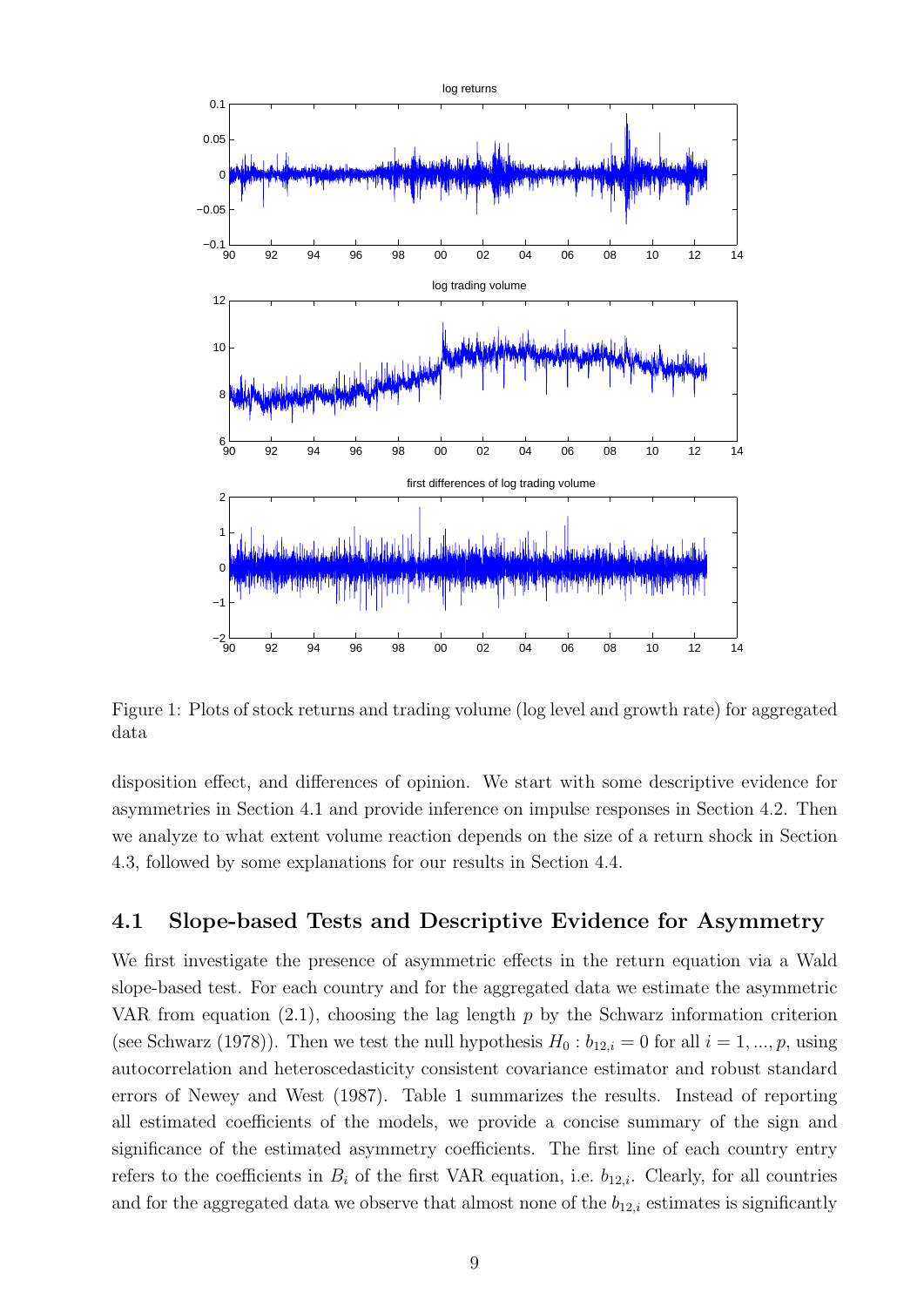| Country        | $\bar{B}_0$                            |                      | $B_1$                | B <sub>2</sub>           |                      |                          | $B_3$                | $B_4$                    |                      | $B_5$                    |                      | $\mathrm{\bar{B}_6}$ |                      | B <sub>7</sub>           |                      | $B_8$                |                      | B <sub>9</sub>       |                      | $B_{10}$             |                      | $p$ -values |
|----------------|----------------------------------------|----------------------|----------------------|--------------------------|----------------------|--------------------------|----------------------|--------------------------|----------------------|--------------------------|----------------------|----------------------|----------------------|--------------------------|----------------------|----------------------|----------------------|----------------------|----------------------|----------------------|----------------------|-------------|
| Austria        | $\overline{0}$<br>0                    | $\overline{0}$       | $\ddot{\phantom{0}}$ | $\theta$                 | $\cdot$              | $\overline{0}$           |                      | $\overline{0}$           | $\ddot{\phantom{0}}$ | $\overline{0}$           | $\ddot{\phantom{0}}$ | $\overline{0}$       | $\ddot{\phantom{a}}$ | $\theta$                 |                      | $\overline{0}$       | $\ddot{\phantom{a}}$ | $\overline{0}$       | $\ddot{\phantom{0}}$ |                      |                      | 0.9766      |
|                | $\boldsymbol{0}$<br>$^{+}$             | $^{+}$               | $\boldsymbol{0}$     | $\overline{\phantom{0}}$ | $\boldsymbol{0}$     |                          | $\boldsymbol{0}$     | $\overline{\phantom{0}}$ | $\boldsymbol{0}$     |                          | $\boldsymbol{0}$     |                      | $\boldsymbol{0}$     | —                        | $\boldsymbol{0}$     |                      | $\boldsymbol{0}$     |                      | $\boldsymbol{0}$     |                      |                      | < 0.001     |
| Belgium        | $\overline{0}$<br>$\overline{0}$       | $\overline{0}$       |                      | $\overline{0}$           |                      | $\overline{0}$           |                      | $\overline{0}$           |                      | $\overline{0}$           |                      | $\overline{0}$       |                      | $\overline{0}$           |                      | $\overline{0}$       |                      | $\overline{0}$       |                      |                      |                      | 0.8831      |
|                | $\boldsymbol{0}$<br>$+$                |                      | $\boldsymbol{0}$     |                          | $\boldsymbol{0}$     |                          | $\boldsymbol{0}$     |                          | $\boldsymbol{0}$     |                          | $\boldsymbol{0}$     |                      | $\boldsymbol{0}$     | —                        | $\boldsymbol{0}$     | $\ddot{\phantom{0}}$ | $\boldsymbol{0}$     | $\ddot{\phantom{1}}$ | $\boldsymbol{0}$     |                      |                      | < 0.001     |
| Denmark        | $\overline{0}$<br>$\overline{0}$       | $\overline{0}$       |                      | $\overline{0}$           |                      | $\overline{0}$           |                      | $\overline{0}$           |                      | $\overline{0}$           | $\ddot{\phantom{0}}$ | $\overline{0}$       |                      | $\overline{0}$           |                      | $\overline{0}$       |                      | $\overline{0}$       |                      |                      |                      | 0.4147      |
|                | $\boldsymbol{0}$<br>$\hspace{0.1mm} +$ |                      | $\boldsymbol{0}$     |                          | $\boldsymbol{0}$     | $\ddot{\phantom{0}}$     | $\boldsymbol{0}$     |                          | $\theta$             |                          | $\boldsymbol{0}$     |                      | $\boldsymbol{0}$     |                          | $\boldsymbol{0}$     |                      | $\boldsymbol{0}$     | $\cdot$              | $\overline{0}$       |                      |                      | < 0.001     |
| Finland        | $\overline{0}$<br>$\overline{0}$       | $\overline{0}$       |                      | $\overline{0}$           |                      | $\overline{0}$           |                      | $\overline{0}$           |                      | $\overline{0}$           |                      | $\overline{0}$       |                      | $\theta$                 |                      | $\overline{0}$       |                      | $\theta$             |                      |                      |                      | 0.3431      |
|                | $\boldsymbol{0}$<br>$^{+}$             |                      | $\boldsymbol{0}$     | $\overline{\phantom{0}}$ | $\boldsymbol{0}$     |                          | $\boldsymbol{0}$     | —                        | $\boldsymbol{0}$     | $\overline{\phantom{0}}$ | $\boldsymbol{0}$     |                      | $\boldsymbol{0}$     |                          | $\boldsymbol{0}$     |                      | $\theta$             |                      | $\overline{0}$       |                      |                      | < 0.001     |
| France         | $\overline{0}$<br>$\theta$             | $\overline{0}$       | $\ddot{\phantom{a}}$ | $\overline{0}$           | $\ddot{\phantom{0}}$ | $\overline{0}$           | $\cdot$              | $\overline{0}$           |                      | $\overline{0}$           | $\ddot{\phantom{0}}$ |                      |                      |                          |                      |                      |                      |                      |                      |                      |                      | 0.2813      |
|                | $\boldsymbol{0}$<br>$^{+}$             | $\ddot{\phantom{0}}$ | $\boldsymbol{0}$     | $\overline{\phantom{0}}$ | $\boldsymbol{0}$     |                          | $\boldsymbol{0}$     | $\overline{\phantom{0}}$ | $\boldsymbol{0}$     |                          | $\boldsymbol{0}$     |                      |                      |                          |                      |                      |                      |                      |                      |                      |                      | < 0.001     |
| Germany        | $\overline{0}$<br>$\overline{0}$       | $\overline{0}$       | $\ddot{\phantom{a}}$ | $\overline{0}$           | $\ddot{\phantom{0}}$ | $\overline{0}$           |                      | $\overline{0}$           | $\ddot{\phantom{0}}$ | $\overline{0}$           | $\ddot{\phantom{0}}$ | $\overline{0}$       | $\ddot{\phantom{0}}$ | $\overline{0}$           | $\cdot$              | $\overline{0}$       | $\ddot{\phantom{0}}$ | $\overline{0}$       | $\ddot{\phantom{a}}$ |                      |                      | 0.4929      |
|                | $\boldsymbol{0}$<br>$+$                | $^{+}$               | $\boldsymbol{0}$     | $\ddot{\phantom{0}}$     | $\boldsymbol{0}$     |                          | $\boldsymbol{0}$     |                          | $\boldsymbol{0}$     | $\overline{\phantom{0}}$ | $\boldsymbol{0}$     |                      | $\boldsymbol{0}$     | $\equiv$                 | $\boldsymbol{0}$     |                      | $\theta$             | $\cdot$              | $\overline{0}$       |                      |                      | < 0.001     |
| Greece         | $\overline{0}$<br>$\overline{0}$       | $\theta$             |                      | $\theta$                 |                      | $\overline{0}$           |                      | $\overline{0}$           |                      | $\overline{0}$           | $\ddot{\phantom{0}}$ | $\overline{0}$       |                      | $\theta$                 |                      |                      |                      |                      |                      |                      |                      | 0.0599      |
|                | $\boldsymbol{0}$<br>$^{+}$             | $^{+}$               | $\boldsymbol{0}$     |                          | $\boldsymbol{0}$     |                          | $\boldsymbol{0}$     |                          | $\boldsymbol{0}$     |                          | $\overline{0}$       |                      | $\theta$             |                          | $\theta$             |                      |                      |                      |                      |                      |                      | < 0.001     |
| <b>Ireland</b> | $\overline{0}$<br>$\overline{0}$       | $\overline{0}$       | $\ddot{\phantom{a}}$ | $\overline{0}$           |                      | $\overline{0}$           | $\ddot{\phantom{0}}$ | $\overline{0}$           |                      |                          |                      |                      |                      |                          |                      |                      |                      |                      |                      |                      |                      | 0.7408      |
|                | $\boldsymbol{0}$<br>$\hspace{0.1mm} +$ | $\cdot$              | $\overline{0}$       | $\overline{\phantom{0}}$ | $\boldsymbol{0}$     |                          | $\boldsymbol{0}$     | —                        | $\boldsymbol{0}$     |                          |                      |                      |                      |                          |                      |                      |                      |                      |                      |                      |                      | < 0.001     |
| Italy          | $\overline{0}$<br>$\overline{0}$       | $\overline{0}$       | $\ddot{\phantom{a}}$ | $\overline{0}$           |                      | $\overline{0}$           | $\ddot{\phantom{0}}$ | $\overline{0}$           |                      | $\overline{0}$           | $\ddot{\phantom{0}}$ | $\overline{0}$       | $\ddot{\phantom{0}}$ | $\overline{0}$           | $\ddot{\phantom{0}}$ | $\overline{0}$       | $\ddot{\phantom{0}}$ | $\overline{0}$       | $\ddot{\phantom{0}}$ | $\overline{0}$       | $\ddot{\phantom{a}}$ | 0.9344      |
|                | $\boldsymbol{0}$<br>$\, +$             | $^{+}$               | $\theta$             |                          | $\boldsymbol{0}$     |                          | $\boldsymbol{0}$     |                          | $\boldsymbol{0}$     |                          | $\boldsymbol{0}$     |                      | $\boldsymbol{0}$     | $\overline{\phantom{0}}$ | $\boldsymbol{0}$     | $\ddot{\phantom{a}}$ | $\boldsymbol{0}$     | $\cdot$              | $\boldsymbol{0}$     |                      | 0                    | < 0.001     |
| Netherlands    | $\overline{0}$<br>$\overline{0}$       | $\overline{0}$       | $\ddot{\phantom{0}}$ | $\overline{0}$           |                      | $\overline{0}$           | $\ddot{\phantom{0}}$ | $\overline{0}$           |                      | $\overline{0}$           | $\ddot{\phantom{0}}$ | $\overline{0}$       | $\ddot{\phantom{0}}$ | $\overline{0}$           |                      | $\overline{0}$       | $\ddot{\phantom{0}}$ | $\overline{0}$       | $\ddot{\phantom{0}}$ |                      |                      | 0.2018      |
|                | $\boldsymbol{0}$<br>$^{+}$             |                      | $\boldsymbol{0}$     |                          | $\boldsymbol{0}$     |                          | $\boldsymbol{0}$     |                          | $\theta$             |                          | $\boldsymbol{0}$     |                      | $\theta$             | $\ddot{\phantom{0}}$     | $\overline{0}$       |                      | $\overline{0}$       |                      | $\overline{0}$       |                      |                      | < 0.001     |
| Norway         | $\overline{0}$<br>$\overline{0}$       | $\overline{0}$       | $\ddot{\phantom{a}}$ | $\overline{0}$           |                      | $\overline{0}$           |                      | $\overline{0}$           |                      |                          |                      |                      |                      |                          |                      |                      |                      |                      |                      |                      |                      | 0.4446      |
|                | $\overline{0}$<br>$^{+}$               |                      | $\boldsymbol{0}$     |                          | $\boldsymbol{0}$     |                          | $\boldsymbol{0}$     |                          | $\boldsymbol{0}$     |                          |                      |                      |                      |                          |                      |                      |                      |                      |                      |                      |                      | < 0.001     |
| Portugal       | $\overline{0}$<br>$\overline{0}$       | $\overline{0}$       | $\ddot{\phantom{a}}$ | $\overline{0}$           | $\cdot$              | $\overline{0}$           | $\cdot$              | $\overline{0}$           |                      | $\overline{0}$           | $\ddot{\phantom{a}}$ | $\overline{0}$       | $\Box$               |                          |                      |                      |                      |                      |                      |                      |                      | 0.8146      |
|                | $\boldsymbol{0}$<br>$^{+}$             | $^{+}$               | $\boldsymbol{0}$     | $\overline{\phantom{0}}$ | $\boldsymbol{0}$     | —                        | $\boldsymbol{0}$     | $\bullet$                | $\boldsymbol{0}$     |                          | $\boldsymbol{0}$     |                      | $\theta$             |                          |                      |                      |                      |                      |                      |                      |                      | < 0.001     |
| Spain          | $\overline{0}$<br>$\overline{0}$       | $\overline{0}$       | $\ddot{\phantom{0}}$ | $\overline{0}$           |                      | $\overline{0}$           | $\cdot$              | $\overline{0}$           |                      | $\overline{0}$           | $\ddot{\phantom{a}}$ | $\overline{0}$       | $\cdot$              | $\overline{0}$           | $\cdot$              | $\overline{0}$       | $\ddot{\phantom{0}}$ | $\overline{0}$       | $\ddot{\phantom{0}}$ |                      |                      | 0.2138      |
|                | $\boldsymbol{0}$<br>$+$                | $^{+}$               | $\boldsymbol{0}$     | $\ddot{\phantom{0}}$     | $\boldsymbol{0}$     | $\overline{\phantom{0}}$ | $\boldsymbol{0}$     | $\equiv$                 | $\boldsymbol{0}$     | $\overline{\phantom{0}}$ | $\boldsymbol{0}$     | $\qquad \qquad$      | $\boldsymbol{0}$     | $\equiv$                 | $\boldsymbol{0}$     | $\qquad \qquad$      | $\boldsymbol{0}$     |                      | $\boldsymbol{0}$     |                      |                      | < 0.001     |
| Sweden         | $\overline{0}$<br>$\overline{0}$       | $\overline{0}$       |                      | $\overline{0}$           |                      | $\overline{0}$           | $\ddot{\phantom{0}}$ | $\overline{0}$           | $\ddot{\phantom{0}}$ | $\overline{0}$           | $\ddot{\phantom{a}}$ | $\overline{0}$       | $\ddot{\phantom{0}}$ | $\overline{0}$           |                      | $\overline{0}$       |                      | $\overline{0}$       |                      |                      |                      | 0.0975      |
|                | $\boldsymbol{0}$<br>$+$                | $^{+}$               | $\boldsymbol{0}$     | $\ddot{\phantom{0}}$     | $\boldsymbol{0}$     |                          | $\boldsymbol{0}$     |                          | $\boldsymbol{0}$     |                          | $\boldsymbol{0}$     |                      | $\boldsymbol{0}$     | $\ddot{\phantom{0}}$     | $\boldsymbol{0}$     |                      | $\boldsymbol{0}$     |                      | $\boldsymbol{0}$     |                      |                      | < 0.001     |
| Switzerland    | $\theta$<br>$\overline{0}$             | $\overline{0}$       |                      | $\overline{0}$           |                      | $\overline{0}$           |                      | $\overline{0}$           |                      | $\overline{0}$           |                      | $\overline{0}$       |                      | $\overline{0}$           |                      | $\overline{0}$       |                      | $\overline{0}$       | $\ddot{}$            |                      |                      | 0.1808      |
|                | $\boldsymbol{0}$<br>$^{+}$             | $^{+}$               | $\boldsymbol{0}$     | $\overline{\phantom{0}}$ | $\boldsymbol{0}$     | —                        | $\boldsymbol{0}$     | $\cdot$                  | $\boldsymbol{0}$     | $\overline{\phantom{0}}$ | $\boldsymbol{0}$     |                      | $\boldsymbol{0}$     | $\ddot{\phantom{0}}$     | $\boldsymbol{0}$     | $\ddot{\phantom{0}}$ | $\boldsymbol{0}$     | $\ddot{\phantom{0}}$ | $\overline{0}$       |                      |                      | < 0.001     |
| UK             | $\overline{0}$<br>$\theta$             | $\overline{0}$       | $\ddot{\phantom{0}}$ | $\theta$                 |                      | $\overline{0}$           |                      | $\overline{0}$           |                      | $\overline{0}$           |                      | $\overline{0}$       |                      | $\overline{0}$           |                      | $\overline{0}$       |                      | $\overline{0}$       |                      |                      |                      | 0.1675      |
|                | $\boldsymbol{0}$<br>$\pm$              | $\bullet$            | $\boldsymbol{0}$     | $\cdot$                  | $\boldsymbol{0}$     | $\overline{\phantom{0}}$ | $\boldsymbol{0}$     | —                        | $\boldsymbol{0}$     | $\overline{\phantom{0}}$ | $\boldsymbol{0}$     | —                    | $\boldsymbol{0}$     | $\cdot$                  | $\boldsymbol{0}$     | $\ddot{\phantom{0}}$ | $\boldsymbol{0}$     |                      | $\boldsymbol{0}$     |                      |                      | < 0.001     |
| Aggregated     | $\overline{0}$<br>$\overline{0}$       | $\overline{0}$       |                      | $\overline{0}$           |                      | $\overline{0}$           |                      | $\overline{0}$           |                      | $\overline{0}$           |                      | $\overline{0}$       |                      | $\overline{0}$           |                      | $\overline{0}$       |                      | $\overline{0}$       | $\overline{+}$       | $\overline{0}$       | $\cdot$              | 0.5240      |
| data           | $\boldsymbol{0}$<br>$+$                |                      | $\overline{0}$       |                          | $\boldsymbol{0}$     | $\qquad \qquad$          | $\boldsymbol{0}$     | $\ddot{\phantom{0}}$     | $\boldsymbol{0}$     | $\qquad \qquad -$        | $\boldsymbol{0}$     |                      | $\boldsymbol{0}$     | $\ddot{\phantom{0}}$     | $\boldsymbol{0}$     | $+$                  | $\boldsymbol{0}$     | $\ddot{\phantom{0}}$ | $\overline{0}$       | $\ddot{\phantom{0}}$ | $\boldsymbol{0}$     | < 0.001     |

Table 1: Slope-based asymmetry test

Note: The table reports sign and significance of estimated parameters in asymmetric VAR of the form (2.1). We report results for asymmetry parameters in  $B_i$  only. 0 denotes a restricted coefficient, + positive significant, – negative significant, · not significant (at 5% significance level). For each country, the first row denotes the coefficients of the return equation, the second row the coefficients of the trading volume equation. The last column reports  $p$ -values of the slope-based Wald tests for asymmetry in equation (2.1). For each country, the first row entry gives the p-value for the test of  $H_0 : b_{12,i} = 0$  for  $i = 1, \ldots p$ , while the second row gives the p-value for the test of  $H_0: b_{21,i} = 0$  for  $i = 0, \ldots p$ . All statistics are based on HAC covariance estimators of Newey and West (1987). Sample range from January 1990 to July 2012.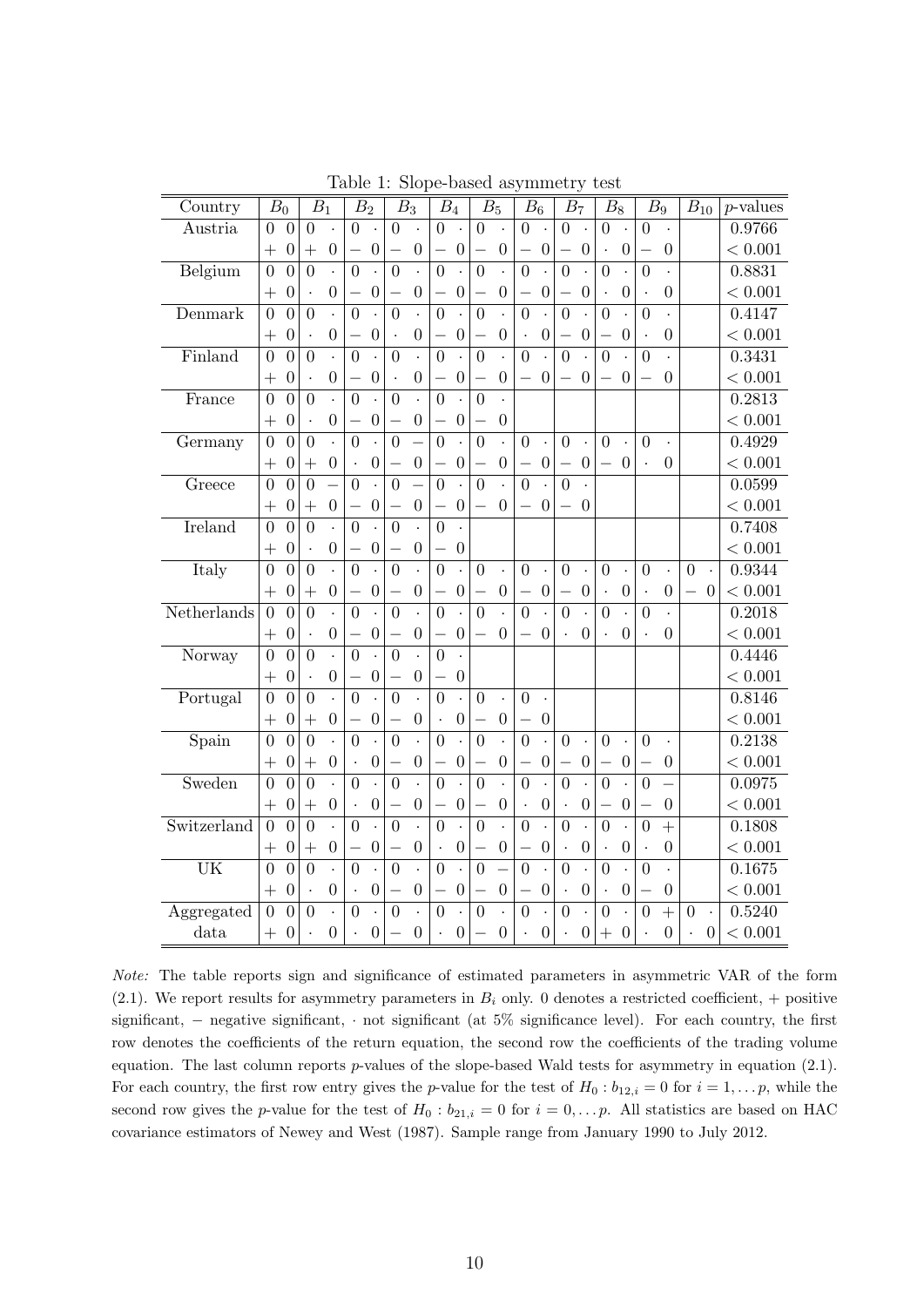different from zero (as indicated by the  $\cdot$ ). According to the p-values for the Wald statistic of joint significance reported in the last column, we cannot reject the null hypothesis on the 5% significance level for any country and the aggregated data. Greece and Sweden are the only countries for which we reject the null hypothesis at the  $10\%$  significance level (*p*-values of 0.0599 and 0.0975 respectively). We also report estimates for a typical country (France) in Table A.2 in the Appendix.<sup>8</sup> As most coefficients relating trading volume to returns in the first equation are insignificant, we do not find evidence that trading volume has any impact on returns. This confirms the results of many previous papers and is consistent with the efficient market hypothesis, according to which financial market variables - such as trading volume - cannot help to forecast stock returns. Basing on the results of the Wald test and on previous research, we decide not to include asymmetric effects in the first (return) equation for further analysis.

Looking at the estimation results for the second equation in  $(2.1)$  (see results for France in Table A.2) we infer that both past trading volume and past, as well as contemporaneous returns, have an effect on trading volume, as the respective coefficients are highly significant. Positive stock returns imply a positive instantaneous reaction of trading volume for all countries and for the aggregated data (as the sums of coefficients  $a_{21,0}$  and  $b_{21,0}$  are positive). On the other hand, negative return shocks also imply a positive instantaneous reaction of trading volume for all countries and for the aggregated data (as coefficients  $a_{21,0}$  are negative). We can also observe a similar pattern for the first lags of returns.

For the trading volume equation in (2.1) we investigate the presence of asymmetric effects, i.e. we test whether positive return shocks affect trading volume in a different way than negative return shocks. The asymmetry is indicated by the significance of  $b_{21,i}$   $(i = 0, 1, ..., p)$ coefficients. We conduct a Wald test of joint significance of all  $b_{21,i}$  and find that the  $H_0$ :  $b_{21,i} = 0$  for  $i = 0, 1, ..., p$  is rejected at the 1% significance level for all countries and for the aggregated data. Hence, the slope-based test indicates strong asymmetric effects in the direction from stock returns to trading volume.

To sum up, slope-based tests provide evidence for trading volume being affected in a different way by stock returns, conditional on the sign of the shock. Thus, allowing for asymmetric effects in the second equation of (2.1) (the trading volume equation) is necessary. In compliance with the efficient market rationale we find no evidence for trading volume affecting stock returns or for any asymmetries in this relationship. Based on these results, we modify the model from Section 2 by imposing that  $b_{12,i} = 0$  for all  $i = 1, 2, ..., p$ . In the following, we therefore proceed with a VAR as in (2.1) but using

$$
A_0 = \begin{bmatrix} 1 & 0 \\ -a_{21,0} & 1 \end{bmatrix} \text{ and } B_i = \begin{bmatrix} 0 & 0 \\ b_{21,i} & 0 \end{bmatrix}, \quad i = 1,\dots,p
$$
 (4.1)

While slope-based tests are useful to assess asymmetries in single equation models, they are not as informative as impulse-response based tests in systems of equations. Even when the relevant coefficients are significant and indicate asymmetries, the impulse response functions may still be symmetric, so the extension of the standard VAR model into a non-linear

<sup>8</sup>Detailed estimation results for other countries are available on request.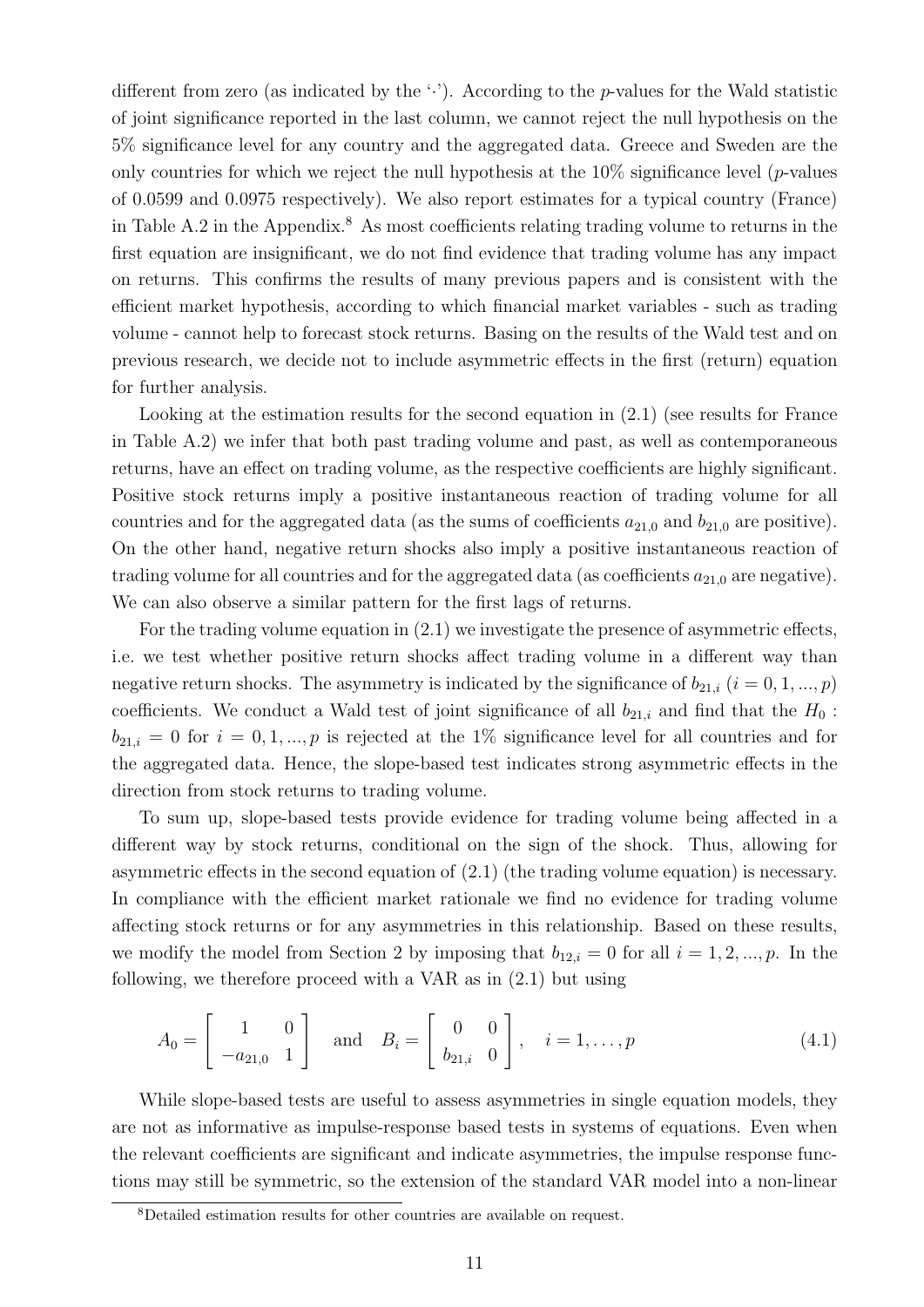

Figure 2: Response of trading volume to  $\pm 1$  standard deviation shock to stock returns over the period of 20 trading days, obtained from linear and asymmetric VAR models. Results for aggregated data and sample range January 1990 - July 2012.

one may not be justified. In order to check whether there are differences between the results obtained from the symmetric and asymmetric models, we run a linear VAR on returns and volume and compare it to the asymmetric VAR. To ensure comparability, we allow for contemporaneous effects of stock returns on trading volume in the linear VAR and compute simulation-based impulse responses for both models. Thus, the linear VAR we estimate corresponds to the model defined by equation (2.1) without the asymmetric components, i.e. by imposing  $B_i = 0$  for all i. We compare impulse responses from the asymmetric VAR with those obtained for the linear VAR in order to evaluate the relevance of asymmetries. Figure 2 shows accumulated responses of trading volume growth to shocks in returns of size  $\pm 1$ standard deviation.<sup>9</sup> The responses for the individual countries look similar, so we refrain from showing them here.

For both models trading volume responds immediately to the shock in returns (at horizon  $h = 0$ . This is due to the fact that we implicitly allow for instantaneous reactions of volume to return shocks. However, the shape of responses differs substantially for both models. In the linear VAR setting, a +1 standard deviation return shock implies a response of about  $-0.01\%$  of trading volume. Due to symmetry, a  $-1$  standard deviation shock implies an exact opposite reaction - trading volume increases by 0.01%. Looking at the asymmetric VAR model, we find completely different results.  $A + 1$  standard deviation return shock is followed by an immediate increase of trading volume of more than 0.02%, while a negative shock of the same size causes an even higher immediate reaction of volume. For larger  $h$ , the response function of trading volume for both negative and positive shock moves slowly towards zero. However, after about 5 trading days volume increases again for a positive shock and decreases for a negative one. After about 20 trading days, volume reverts back to its

<sup>&</sup>lt;sup>9</sup>A return shock of 1 standard deviation corresponds to an increase in returns of about 1% for the aggregated data, and from 0.81% to 1.86% for individual countries.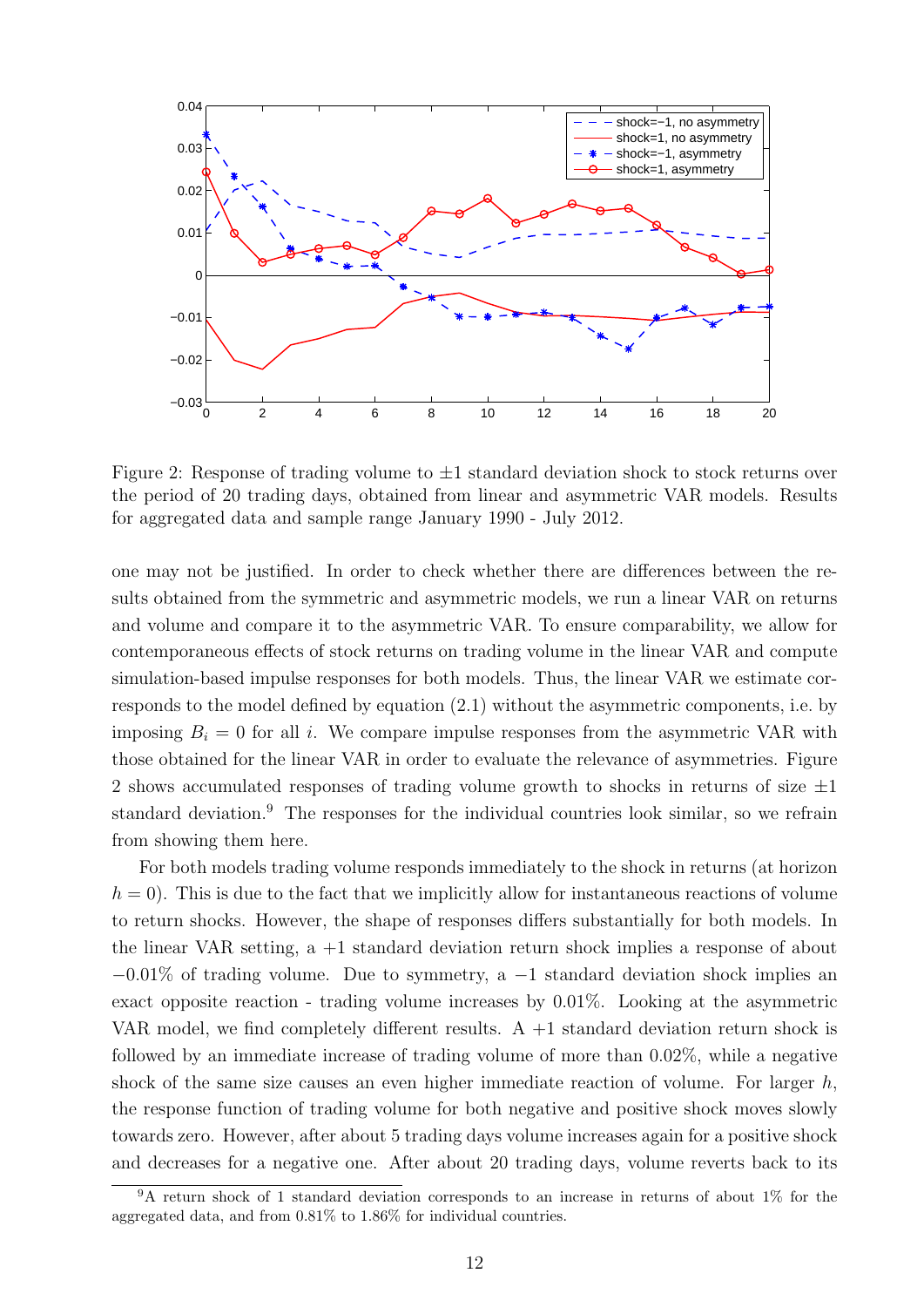initial pre-shock level, indicated by the response functions approaching zero. These results point to asymmetry in the return-volume relationship. Thus, our findings contradict the results of Griffin et al. (2007), who use a linear VAR in their main analysis after concluding that negative and positive return shocks have a fairly symmetric impact on turnover.

## 4.2 Inference on Impulse Responses

To account for estimation uncertainty we have computed approximate 95% wild bootstrap confidence intervals (as described in Section 2) for the asymmetric IRFs. Figure 3 shows the results for different shock sizes for the aggregated data. Figures A.1 and A.2 in the Appendix present the results for  $\pm 1$  standard deviation shock for all 16 analyzed countries. A brief look at the results confirms the findings from the previous section, i.e. the IRFs for positive and negative shocks of the same absolute size do not resemble a mirror-image, imposed per construction by a linear VAR. Thus, linear VARs should not be used to model the return - volume relationship, as that would lead to wrong conclusions about the nature of this relation.

Looking specifically at the results for  $a \pm 1$  standard deviation shock for aggregated data (lower left hand panels of Figure 3), we observe that trading volume significantly increases instantaneously after a positive/negative return shock by about 0.03%, and approaches zero after about twenty trading days. When individual countries are considered, the pattern is very similar - trading volume rises instantaneously in reaction to a  $\pm 1$  standard deviation shock in returns. However, in most cases the IRFs revert to zero after just 2-3 trading days. The size of the instantaneous reaction of trading volume for individual countries ranges from about 0.01% to 0.1%. Although statistically significant, such a reaction may seem small at first glance, but we think that it is not economically unimportant. Firstly, bearing in mind that the average trading volume for our sample exceeds 5 million EUR, a response of 0.03% as a reaction to a very moderate shock is in absolute terms not negligible. Secondly, this kind of moderate shocks occur quite frequently in financial markets and thus should not be underestimated.<sup>10</sup> And thirdly, looking at the IRFs for bigger shocks ( $\pm 2$  standard deviations) from the lower right hand panels of Figure 3, one can see that the response of trading volume does not change linearly with the shock size, but grows overproportionally when shock increases from 1 to 2 standard deviations. Thus, for even bigger shocks the response of trading volume might be large.

Our results are in line with Chen (2012), who finds a positive correlation of returns and trading volume in bull markets and a negative correlation in bear markets. Since in bull markets positive returns dominate negative returns, results are comparable. However, Chen (2012) applies Markov-switching models in his analysis, and thereby assumes two different data generating processes for both regimes. We, on the other hand, rely on the asymmetric VAR model that treats positive and negative returns differently, and is much easier to estimate.

<sup>&</sup>lt;sup>10</sup>On average about 78% of stock returns in our data are within the range of  $\pm 1$  standard deviation.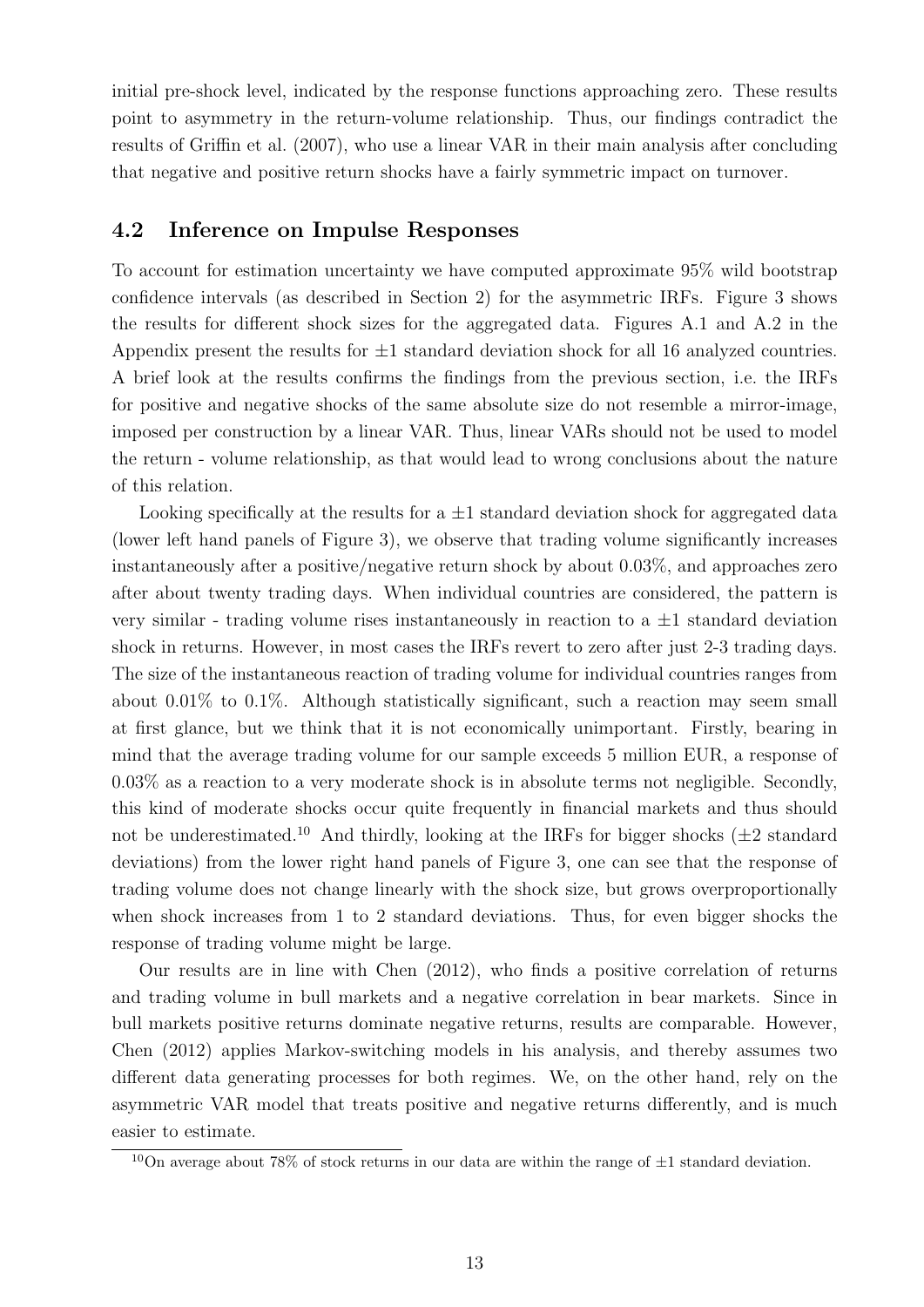

Figure 3: 95% bootstrap confidence intervals for responses of trading volume to shocks in stock returns over the period of 20 trading days. Shock size is given in standard deviations. Results are shown for aggregated data and sample range January 1990 - July 2012.

### 4.3 Asymmetry and Shock Size

Linear VARs per construction cannot capture any asymmetric effects present in the returnvolume relationship. In addition, a standard VAR imposes a linear relationship between returns and volume with respect to the shock size. That means that e.g.  $a + 2$  standard deviation shock causes a reaction in the response variable that is twice the size of a reaction to a  $+1$  standard deviation shock. This is a very limiting assumption, especially in the light of the evidence that small (absolute) shocks have proportionally different effects than large (absolute) shocks. For instance, Griffin et al. (2007) find that small positive return shocks lead to a positive reaction of turnover, while small negative shocks lead to a turnover decrease. However, they also find that large and medium absolute shocks tend to increase the trading volume, irrespective of their sign. That points to non-linearities in the returnturnover relation. Therefore, in this section we focus on the magnitude and direction of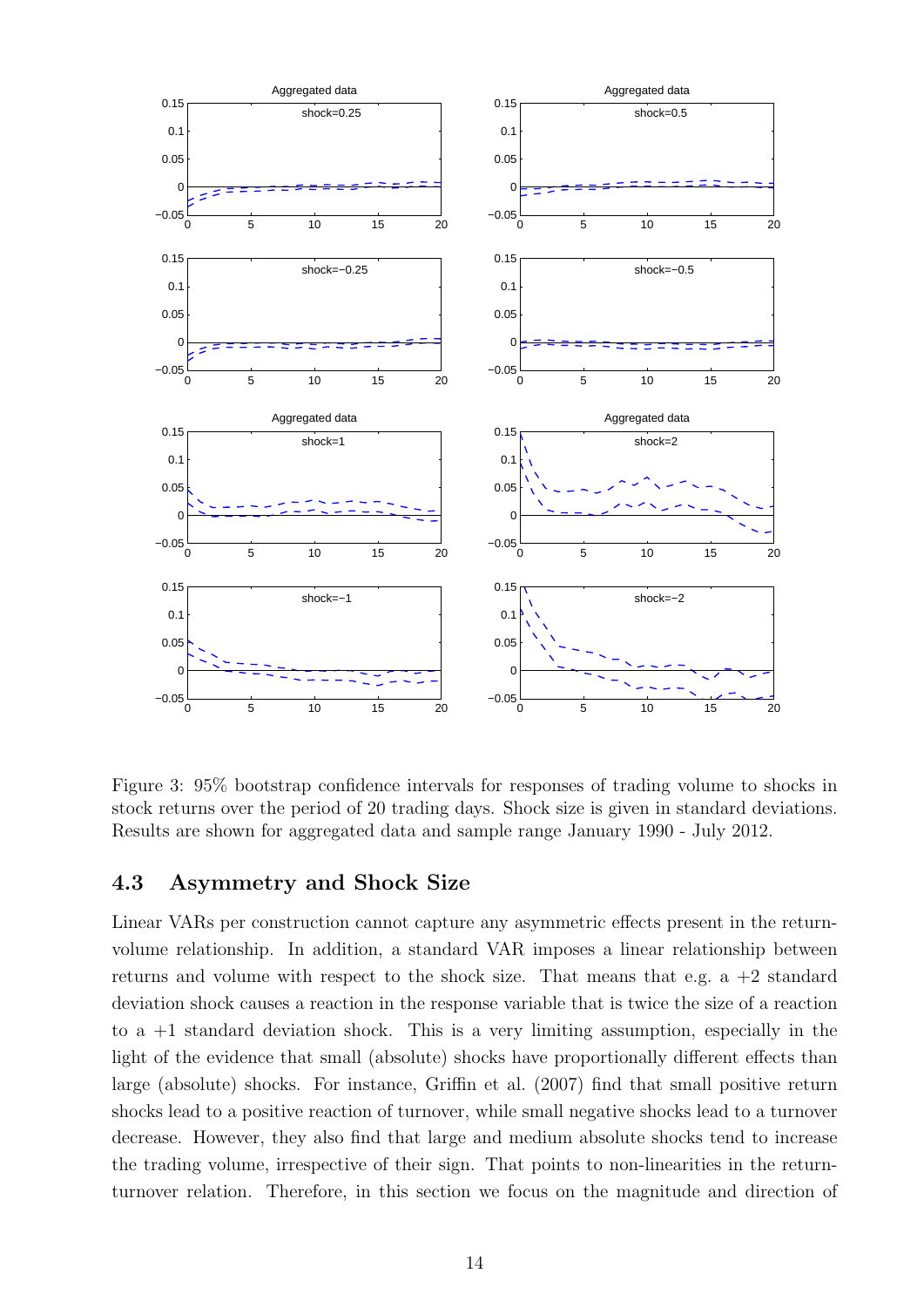|             |             |                                                               |             |             |                                                                 |            | $\circ$ |          |  |  |  |
|-------------|-------------|---------------------------------------------------------------|-------------|-------------|-----------------------------------------------------------------|------------|---------|----------|--|--|--|
|             |             | $H_0: I_{\text{tv}}(h,\delta) + I_{\text{tv}}(h,-\delta) = 0$ |             |             | $H_0: I_{\text{tv}}(h, \delta) - I_{\text{tv}}(h, -\delta) = 0$ |            |         |          |  |  |  |
| Shock Size  | $0.25$ s.d. | $0.5$ s.d.                                                    | 1 s.d.      | 2 s.d.      | $0.25$ s.d.                                                     | $0.5$ s.d. | 1 s.d.  | 2 s.d.   |  |  |  |
| Austria     | $<$ 0.001   | $<$ $0.001$                                                   | $<$ $0.001$ | $<$ 0.001   | 0.9971                                                          | 0.9908     | 0.9508  | 0.9699   |  |  |  |
| Belgium     | ${<}0.001$  | ${<}0.001$                                                    | $<$ 0.001   | ${<}0.001$  | >0.9999                                                         | >0.9999    | 0.9999  | 0.9999   |  |  |  |
| Denmark     | $<$ $0.001$ | $<$ $0.001$                                                   | $<$ $0.001$ | $<$ 0.001   | 0.8677                                                          | 0.8678     | 0.9100  | 0.8558   |  |  |  |
| Finland     | $<$ $0.001$ | $<$ $0.001$                                                   | $<$ $0.001$ | $<$ $0.001$ | 0.9956                                                          | 0.9955     | 0.9866  | 0.9880   |  |  |  |
| France      | ${<}0.001$  | ${<}0.001$                                                    | $<$ 0.001   | $<$ 0.001   | 0.9664                                                          | 0.9470     | 0.9715  | 0.9757   |  |  |  |
| Germany     | $<$ $0.001$ | $<$ 0.001                                                     | $<$ $0.001$ | $<$ 0.001   | 0.9994                                                          | 0.9975     | 0.9966  | 0.9962   |  |  |  |
| Greece      | $<$ $0.001$ | $<$ $0.001$                                                   | $<$ $0.001$ | $<$ 0.001   | 0.1893                                                          | 0.0375     | 0.0048  | 0.0014   |  |  |  |
| Ireland     | ${<}0.001$  | ${<}0.001$                                                    | 0.0014      | ${<}0.001$  | 0.9995                                                          | 0.9996     | 0.9994  | 0.9988   |  |  |  |
| Italy       | $<$ $0.001$ | $<$ 0.001                                                     | $<$ $0.001$ | $<$ 0.001   | 0.4318                                                          | 0.3071     | 0.3083  | 0.3118   |  |  |  |
| Netherlands | $<$ $0.001$ | ${<}0.001$                                                    | $<$ $0.001$ | ${<}0.001$  | 0.9355                                                          | 0.8937     | 0.8713  | 0.8546   |  |  |  |
| Norway      | ${<}0.001$  | ${<}0.001$                                                    | $<$ $0.001$ | ${<}0.001$  | 0.9967                                                          | 0.9991     | 0.9987  | 0.9984   |  |  |  |
| Portugal    | $<$ $0.001$ | $<$ $0.001$                                                   | $<$ $0.001$ | $<$ 0.001   | 0.8335                                                          | 0.6769     | 0.5712  | 0.5173   |  |  |  |
| Spain       | $<$ 0.001   | ${<}0.001$                                                    | $<$ 0.001   | ${<}0.001$  | >0.9999                                                         | 0.9999     | >0.9999 | > 0.9999 |  |  |  |
| Sweden      | $<$ $0.001$ | $<$ $0.001$                                                   | $<$ $0.001$ | $<$ 0.001   | 0.9750                                                          | 0.9606     | 0.8857  | 0.8588   |  |  |  |
| Switzerland | $<$ $0.001$ | $<$ $0.001$                                                   | $<$ $0.001$ | $<$ $0.001$ | 0.9999                                                          | 0.9999     | 0.9999  | 0.9999   |  |  |  |
| UK          | ${<}0.001$  | ${<}0.001$                                                    | ${<}0.001$  | $<$ $0.001$ | 0.8325                                                          | 0.6313     | 0.7327  | 0.7276   |  |  |  |
| Aggregated  | $<$ 0.001   | ${<}0.001$                                                    | $<$ 0.001   | ${<}0.001$  | 0.0064                                                          | 0.0070     | 0.0061  | 0.0052   |  |  |  |

Table 2: Impulse-response based Wald tests for responses of trading volume

*Note:* We report p-values for Wald-type tests of the null hypotheses  $H_0: I_{\text{tv}}(h, \delta) + I_{\text{tv}}(h, -\delta) = 0$  and  $H_0: I_{\text{tv}}(h, \delta) - I_{\text{tv}}(h, -\delta) = 0$  for all  $h = 0, 1, 2, ..., H$  (with  $H = 20$ ). The variance-covariance matrix of the vector sum of responses is estimated by bootstrap simulation with  $m = 500$  replications. The test statistic is asymptotically  $\chi^2_{H+1}$ -distributed. We report results for shock sizes of 0.25, 0.5, 1, and 2 standard deviations. p-values below 0.1 are in boldface. Sample range from January 1990 to July 2012.

volume responses depending on the return shock size, as motivated by previous research.

Figure 3 presents trading volume responses to return shocks of different sizes and magnitudes ( $\pm 0.25$ ,  $\pm 0.5$ ,  $\pm 1$ ,  $\pm 2$  standard deviations<sup>11</sup>) for the aggregated data. One can notice that medium and large absolute shocks  $(\pm 1$  and  $\pm 2$  standard deviations) result in an instantaneous, significant increase in trading volume, whereas very small absolute shocks  $(\pm 0.25$ standard deviations) result in a significant decrease in trading volume. For  $\pm 0.5$  standard deviation shocks, we only find a borderline significant reaction of trading volume. Overall, the direction of the response of trading volume depends on the magnitude, but not on the sign of the shock.

Furthermore, while a linear VAR model implies that volume reaction to stock return shocks is proportional, e.g. a return increase of 2 standard deviations is twice the reaction to a return increase of 1 standard deviation, the asymmetric VAR yields different results. We find that e.g. for the aggregated data a return decrease of 2 standard deviations leads to a four times higher reaction of trading volume  $(+0.12\%)$  than a return decrease of 1 standard deviation  $(+0.03\%)$ , which confirms the non-linearity of the return-volume relationship. The results for individual countries are similar (in many cases the differences between the reactions to a  $\pm 1$  and  $\pm 2$  standard deviation shocks are even higher than for the aggregated data), and also point to strong non-linearities in the return-volume relationship. These results can be seen in Figures A.3 and A.4 in the Appendix.

To formally investigate the symmetry of the response functions obtained from the asymmetric VAR for different shock sizes, we conduct an impulse-response based Wald test,

<sup>&</sup>lt;sup>11</sup>On average 95% of stock returns in our data are within the range of  $\pm 2$  standard deviations, so in our analysis we cover the most common shock scenarios.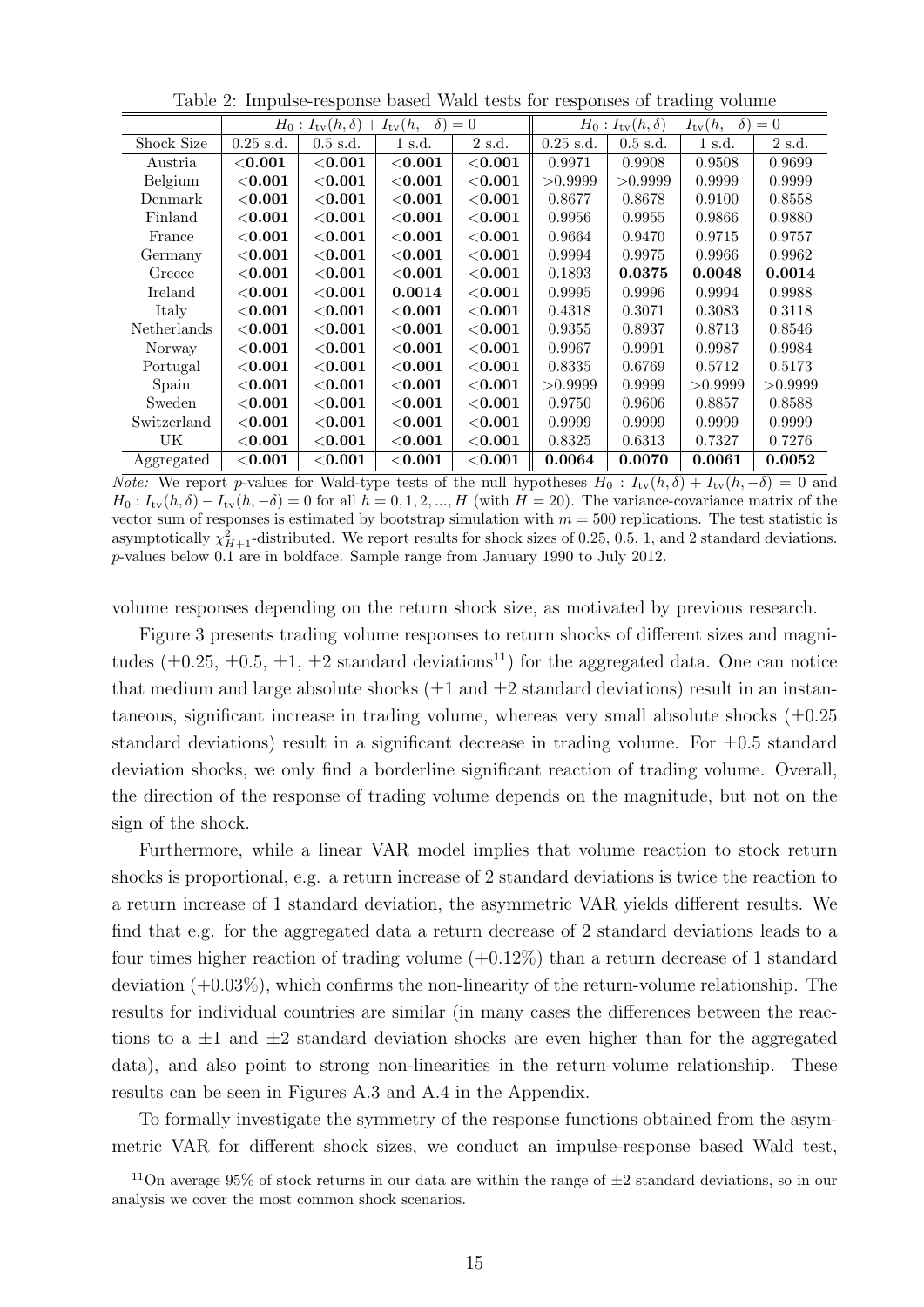following the approach of Kilian and Vigfusson (2011). We test the null hypothesis that  $I_{\text{tv}}(h,\delta) + I_{\text{tv}}(h,-\delta) = 0$  for all  $h = 0,1,2,...,H$  jointly, which implies that the responses create a mirror-image effect, just as in the case of a linear VAR model (see our discussion in Section 2 for details).

Analyzing the effects of a shock in returns on trading volume, we find for the aggregated data, as well as for all individual countries that, regardless of the shock size, symmetry is rejected according to the impulse response based Wald test at the 1% significance level (see left panel of Table 2). Thus, apart from graphical evidence we obtain evidence for asymmetries from a formal statistical test, and confirm that the return-volume relation should not be modelled via a linear VAR.

Inspecting Figure 3 for the aggregated data, as well as Figures A.1 and A.2 for individual countries, one can notice that the impulse response functions of volume to positive and negative return shocks of the same absolute size are very similar. This supports the result of Ying (1966), who claims a positive relationship between trading volume and absolute stock price changes. Consequently, we test whether  $I_{\text{tv}}(h, \delta)$  and  $I_{\text{tv}}(h, -\delta)$  can be seen as equal. If the differences between  $I_{tv}(h, \delta)$  and  $I_{tv}(h, -\delta)$  are statistically insignificant, we could simply use absolute returns in further analysis. We modify the impulse response based Wald test from Section 2 and test the null hypothesis  $H_0: I_{\text{tv}}(h, \delta) - I_{\text{tv}}(h, -\delta) = 0$  for all  $h = 0, 1, 2, ..., H$  jointly. The results of the test are presented in the right panel of Table 2. For all countries (except for Greece) and for all considered shock sizes the  $H_0$  cannot be rejected, pointing to the equality of IRFs for negative and positive shocks of the same size. Thus, it seems that in most considered cases one could use absolute returns for the analysis. However, for the aggregated data the null hypothesis can be rejected at the 1% significance level, which means that in spite of the apparent similarity of  $I_{\text{tv}}(h, \delta)$  and  $I_{\text{tv}}(h, -\delta)$ , they cannot always be treated as identical. Thus, one should be careful when using absolute returns in their research.

Our results are partly in line with the findings of Griffin et al. (2007) who also find some non-linearities in the return-volume relationship with respect to the sign and magnitude of shocks. However, Griffin et al. (2007) conclude that the return-volume relationship is quite symmetric and thereby use a linear VAR model in their main analysis. We come to a different conclusion. Both graphical evidence and the results of tests for asymmetry clearly reject the hypothesis of symmetric responses of trading volume to a shock in returns for all considered countries and shock magnitudes, and point to strong non-linearities in the return-volume relationship. Thus, we find conclusive and significant evidence against the use of a linear VAR for modelling of this relationship.

#### 4.4 Possible Explanations for Trading Volume Responses

The question of how our results relate to the theories on the behaviour of financial market participants is of utmost importance for the understanding of the mechanisms that drive the return-volume dynamics and for the market participants themselves. Many theories concentrate on the explanation of the behaviour of private investors and are especially relevant for assets that are mainly traded by these investors. A widely used criterion to identify such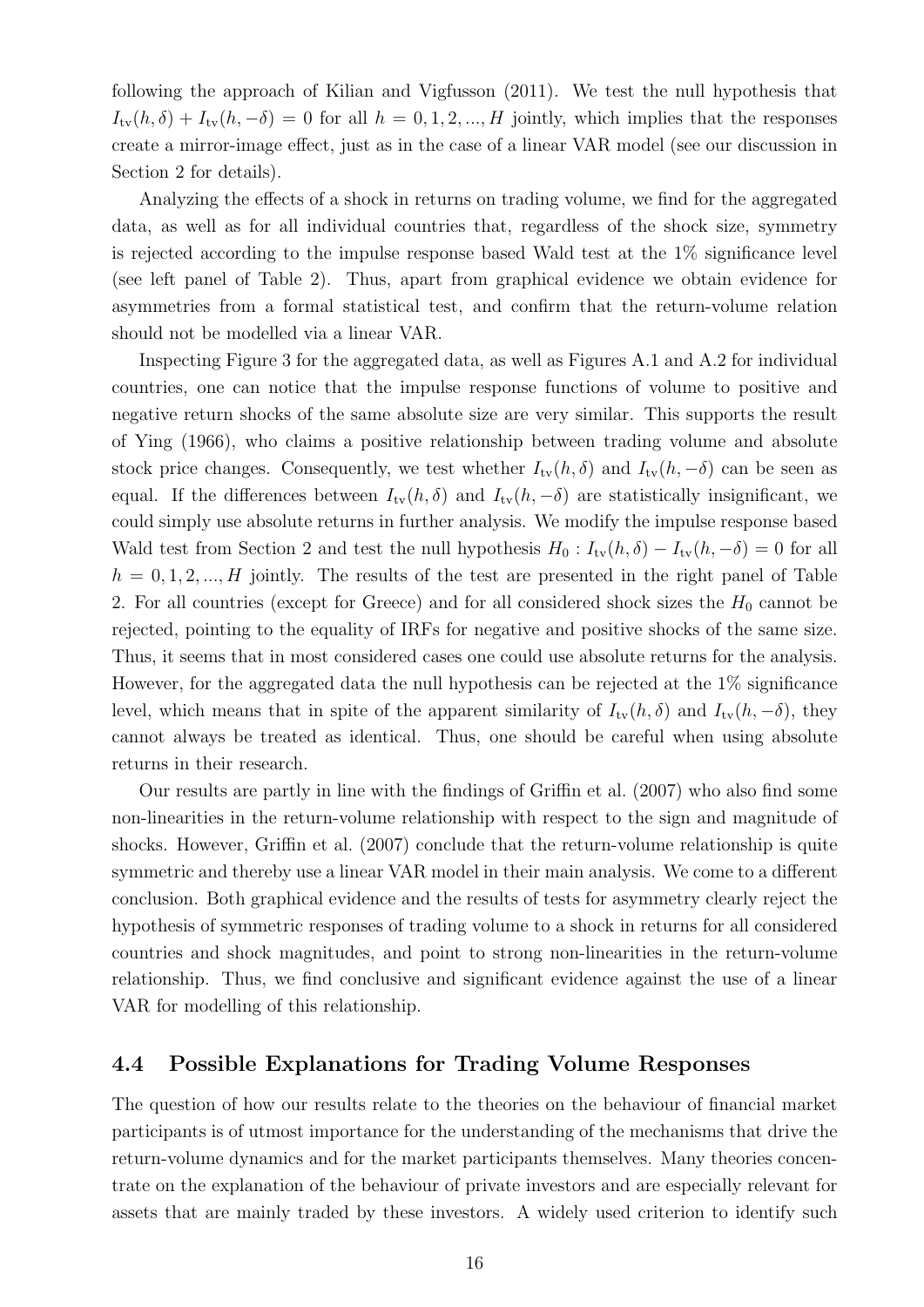

Figure 4: 95% bootstrap confidence intervals for response of trading volume to  $\pm 1$  standard deviation shocks in stock returns over the period of 20 trading days. Results for small, mid and large cap firms using aggregated data. Sample range January 1990 - July 2012.

assets is firm size. Small and middle cap stocks are mainly traded by private investors, contrary to large stocks, which are mainly traded by institutional investors (see e.g. Statman et al. (2006)). Sorting firms by size on a monthly basis, we obtain three groups of firms according to their market capitalization - in the small cap group we have the 30% smallest firms, in the large cap group we have the 30% largest firms, and we call the remaining group the mid cap group. We calculate the asymmetric IRFs for each of these groups separately.

The results for the trading volume responses to a  $\pm 1$  standard deviation shock in returns are shown in Figure 4 for the aggregated data. We find significant effects (for at least 20 trading days) of the return shocks on trading volume for mid and small cap firms, whereas for large cap firms these effects are not significant at a number of medium response horizons and in the long run. This is an interesting result, as it shows that there are some fundamental differences between the behaviour of private and institutional investors. To explain these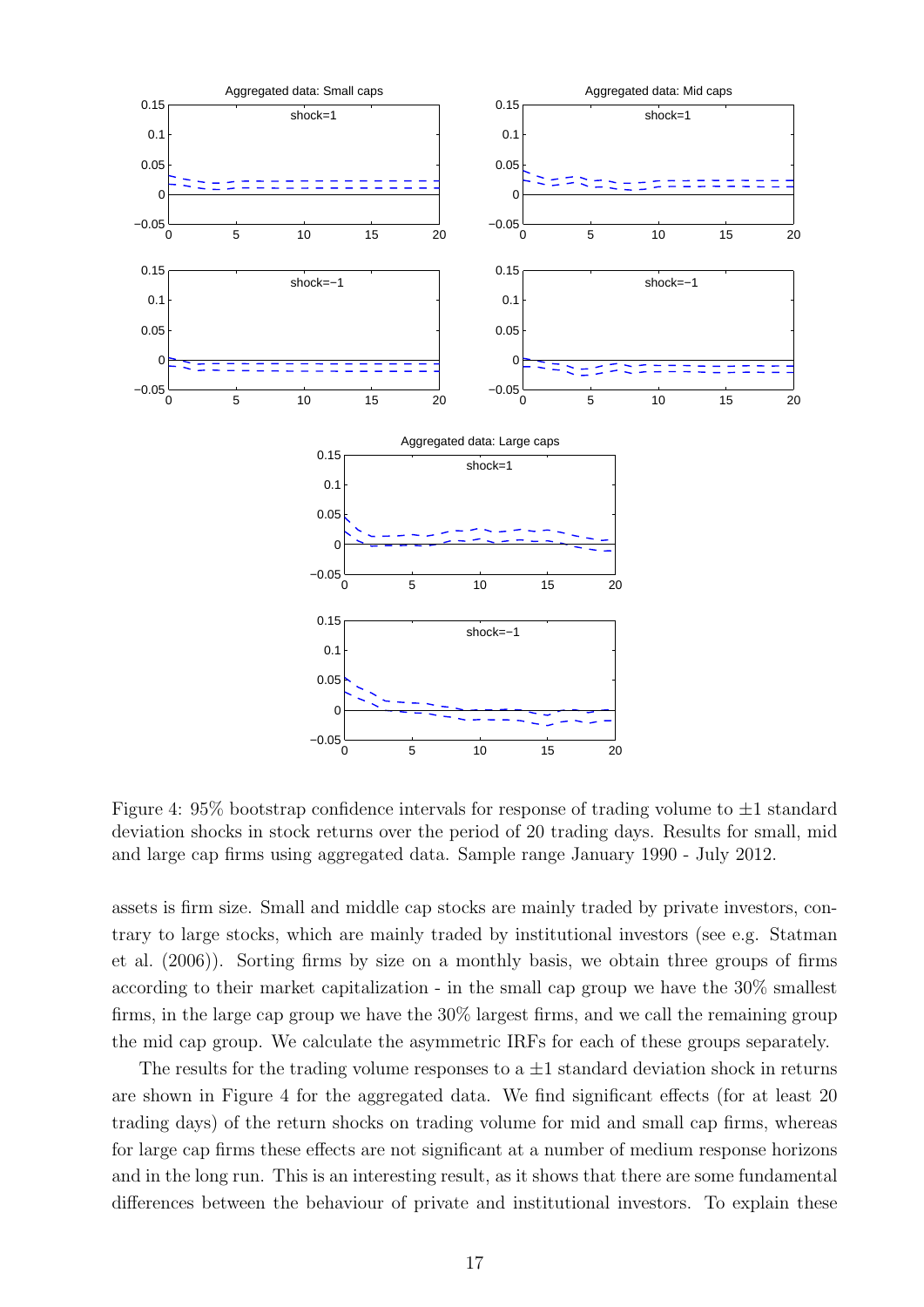differences, we resort to some theories concerning the behaviour of private investors.

The first theory that can explain the IRFs we obtain from the asymmetric model for mid and small caps is the theory of overconfidence (see e.g. Daniel et al. (1998), Odean (1998b), Gervais and Odean (2001), Statman et al. (2006) or Glaser and Weber (2009)). The theory states that high market returns result in some investors being overconfident about the accuracy of their information about the market. The investors falsely interpret their gains from trading as the result of their ability to pick up the right portfolio. The consequence is that they underestimate the trading risk and thus tend to trade more in the following periods and engage in more risky investments. This implies, as Gervais and Odean (2001) state in their paper, that trading volume is higher after positive market returns, and lower after negative market returns. We can confirm this finding in our analysis for small and mid cap firms, where private investors are strongly involved.

The second theory that can explain our results is the participation theory. Orosel (1998) finds that market participation rises after an increase, and falls after a decrease in stock market returns. After an increase in returns investors perceive market participation as more profitable than it used to be (relative to participation costs), and new traders enter the market. After a decrease the trend is opposite, which is reflected in our results for small and mid cap firms.

The third theory that may drive our results is the differences of opinion hypothesis (see e.g. Harris and Raviv (1993) or Kandel and Pearson (1995)). According to this theory investors are heterogeneous with respect to their prior beliefs about the market and/or their interpretation of the public information about the market. High absolute returns may increase the differences of opinion among the investors, and the higher these differences are, the higher the trading volume (see e.g. Bamber et al. (1999) and Antweiler and Frank (2004)). This statement can, however, only explain the results for large cap firms, as in their case trading volume rises immediately after a big shock, regardless of its sign. For small and mid cap firms the volume increases after a positive, but decreases after a negative shock. Glaser and Weber (2009) argue that high differences of opinion resulting from a negative return shock do not necessarily lead to the trading volume increase of the same extent as a positive shock of the same size. This is related to the fact that negative returns go together with paper losses, which investors are unwilling to realize (see e.g. Odean (1998a)). Another explanation for different results for mid and small cap firms may be the fact that when differences of opinion grow, some private investors may behave differently than institutional investors. Thus, when overall the trading volume grows for the whole market after a negative shock (which is reflected by the results for large caps), some groups of investors may trade less (the case of mid and small caps).

Finally, the disposition effect hypothesis may also explain part of our results (see Odean (1998a)). According to this theory, private investors are more willing to hold stocks that are in a loss position and sell stocks that perform well. As a result, trading volume decreases in bear periods with many negative returns, and increases in bull periods, when private investors reach their individual break-even stock prices and gain on their investment position. This behaviour is reflected by our results for mid and small cap firms.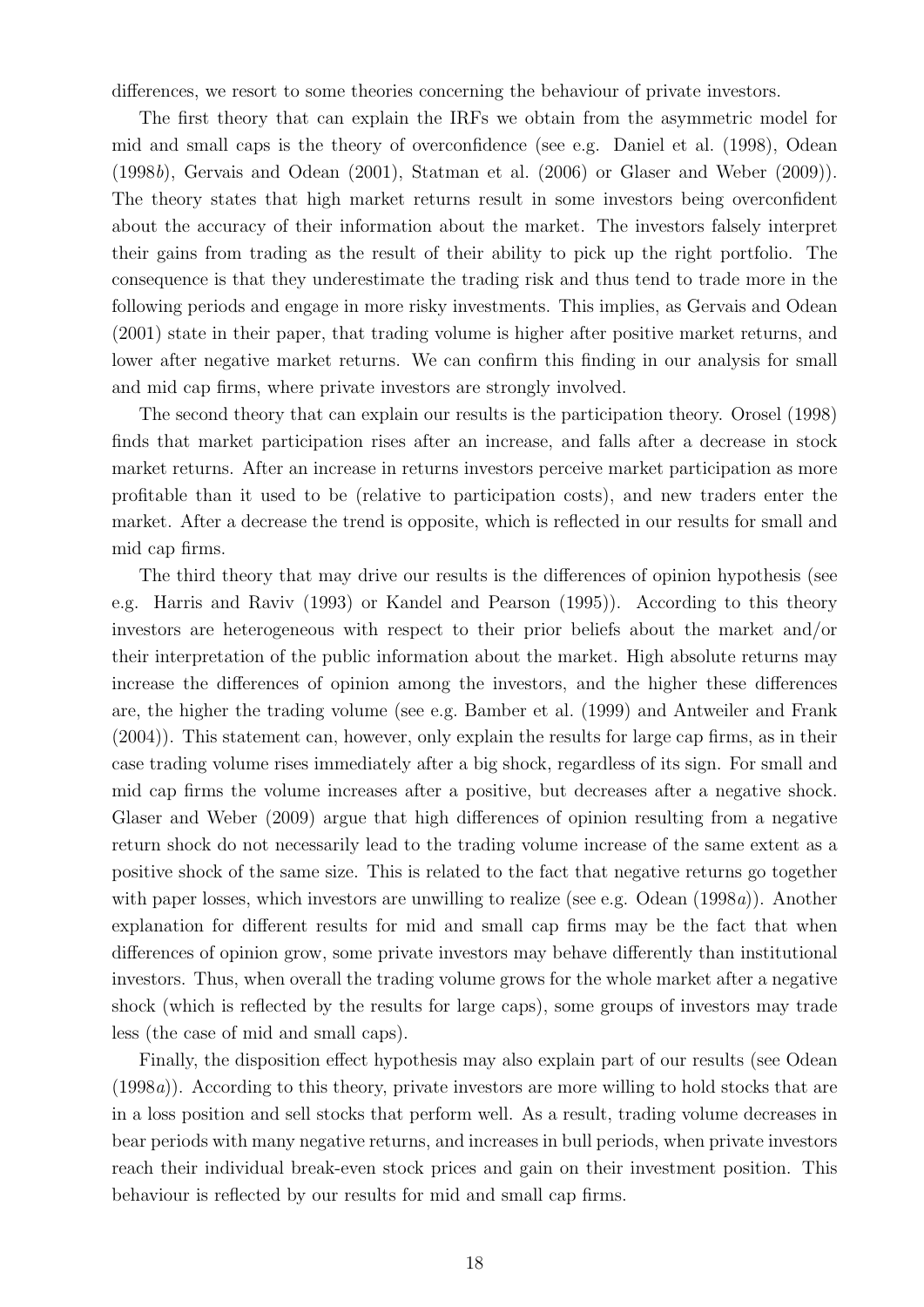It is very probable that the results we obtained are caused by a mixture of the abovementioned theories. Stock market investors are highly heterogeneous and one cannot plausibly assume that only one behavioural pattern drives them all.

## 5 Robustness

#### 5.1 Volatility

In our main analysis, we consider a bivariate asymmetric VAR model of stock returns and trading volume. However, there is a branch of theoretical and empirical research that relates volume to return volatility (see, e.g. Harris and Raviv (1993) and Shalen (1993)). Thus, ignoring volatility in the analysis might lead to biased results on the relationship between returns and volume. In order to control for volatility in our framework, we include contemporaneous and lagged return volatility obtained from a GARCH(1,1) model for the respective returns. Thus, the enlarged VAR system may be written in the form of the equation (2.1) by using  $y_t = (r_t, \text{vola}_t, \text{tv}_t)'$  and  $y_t^+ = r_t^+$ , and imposing a recursive structure with

$$
A_0 = \begin{bmatrix} 1 & 0 & 0 \\ a_{21,0} & 1 & 0 \\ a_{31,0} & a_{32,0} & 1 \end{bmatrix} \text{ and } B_i = \begin{bmatrix} 0 \\ b_{21,i} \\ b_{31,i} \end{bmatrix}, \quad i = 0, \dots, p
$$
 (5.1)

This particular ordering of the variables ensures that returns can have an immediate effect on both trading volume and volatility, and also volatility may affect volume instantaneously.

Our results do not change qualitatively after controlling for volatility. However, the return effects on trading volume are more persistent, as for most analyzed countries the accumulated volume responses converge to zero more slowly than in the case of the bivariate VAR. We provide graphs of the IRFs from the trivariate asymmetric VAR model for all countries in Figures A.5 and A.6 in the Appendix.

#### 5.2 Detrending Method

Different ways of dealing with the non-stationarity of trading volume are proposed in the literature. In order to test the robustness of our results to these different methods, we investigate the asymmetric impulse responses obtained for trading volume detrended in various ways. Our first alternative detrending method is the moving average. We subtract the average trading volume over the last q trading days<sup>12</sup> from the actual trading volume, as proposed and applied by Griffin et al. (2007). Our second detrending method is the Hodrick-Prescott (HP) filter of Hodrick and Prescott (1997), which has been used in the related literature for instance by Statman et al.  $(2006)^{13}$  For both alternative detrending methods the impulse responses are similar to the ones obtained using first differences of log trading volume. Thus we refrain from showing these results in the paper.

<sup>&</sup>lt;sup>12</sup>We use window length parameters  $q = \{20, 50, 100, 200\}.$ 

<sup>&</sup>lt;sup>13</sup>We use  $\lambda = 1.000.000$  and  $\lambda = 1.600 \cdot 90^4$  as the smoothing parameters for daily data.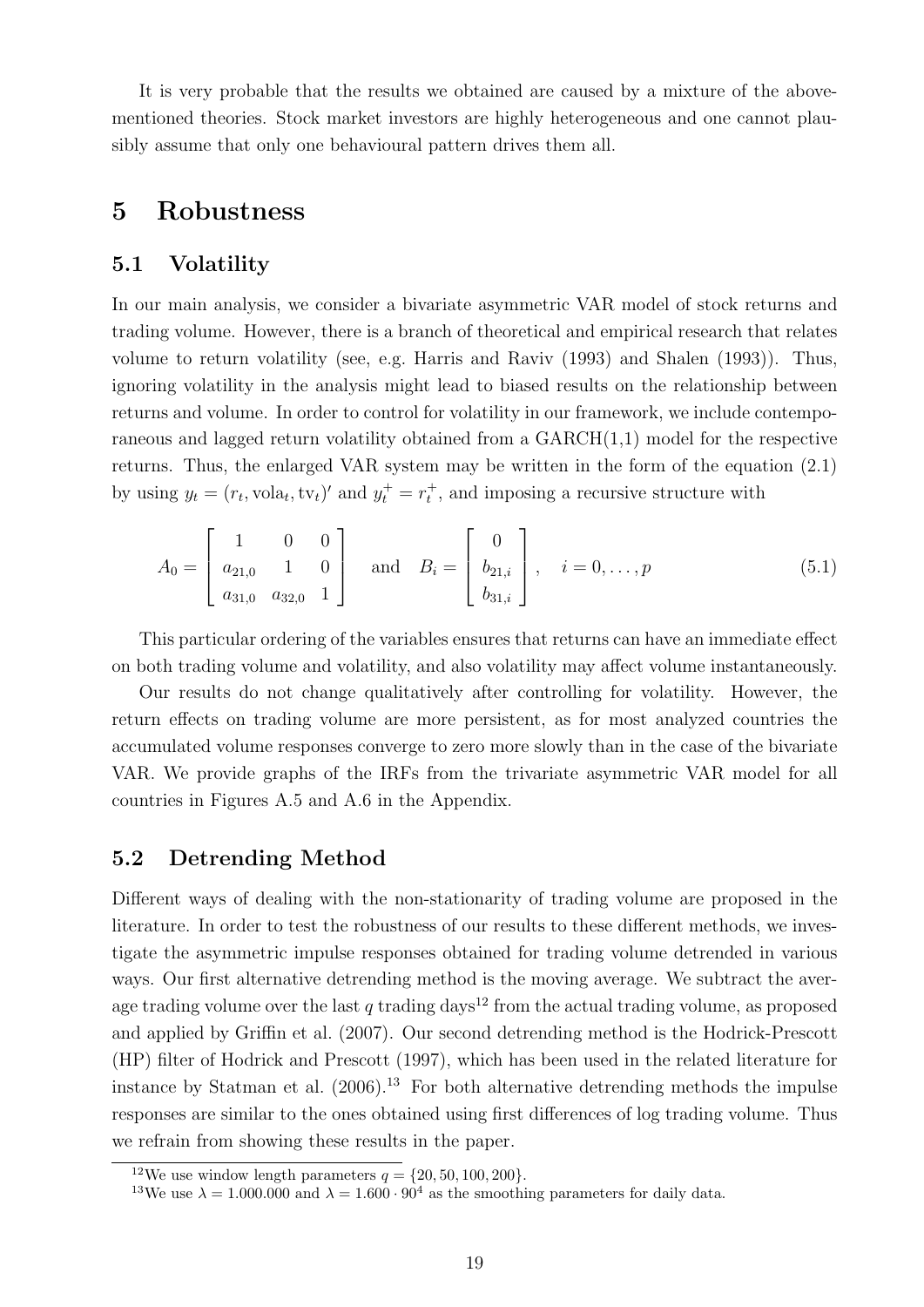#### 5.3 Weighting Method

Apart from weighting portfolios according to their market capitalization in order to construct country indices for returns and trading volume, we use equally-weighted stock portfolios. While the results for portfolios weighted according to market capitalization are driven by large firms, the impulse responses for equally-weighted portfolios resemble the graphs for mid and small cap stocks (see Figure 4). Due to this similarity we refrain from showing the graphs here.

#### 5.4 Data Frequency

As the next robustness check, we analyze weekly data for stock returns and trading volume.<sup>14</sup> By doing so, we can not only check the robustness of our results to data frequency, but also compare our findings directly to a study by Griffin et al. (2007), who use weekly data in their main analysis.

For the weekly data analysis, for most countries, we can observe a very similar pattern as for daily data: large shocks imply a positive and instantaneous trading volume reaction, whereas small shocks imply an instantaneous trading volume decrease. For weekly data we also observe asymmetric effects, which cannot be captured by standard VAR models. We report graphs for the weekly data analysis in Figures A.7 and A.8 in the Appendix.

On average Griffin et al. (2007) find a positive relation of stock returns and trading volume in their analysis. This implies that investors trade more when past returns are positive, and less when past returns are negative. We cannot confirm these finding in our weekly data analysis. We find that for most countries moderate or big absolute return shocks  $(\pm 1 \text{ or } \pm 2 \text{ standard deviations})$  result in an immediate increase in trading volume, whereas for small absolute shocks  $(\pm 0.25$  standard deviation) in an immediate decrease of trading volume. Thus, in contrast to the finding of Griffin et al. (2007), we find that there are strong non-linearities in the return-volume relationship.

#### 5.5 Winsorizing

It is a well known fact that the empirical distribution of daily stock returns exhibits fat tails, which means that extreme negative or positive returns are more frequent than a normal distribution would imply. One could thus argue that the relationship between trading volume and stock returns is in fact linear for the majority of observations in the sample, and that the non-linearity is driven only by extreme negative and positive returns. To limit the influence of outliers, we winsorize the data (log differences in trading volume and log returns) at the 10% level. This means that we set all values that are larger than the 95% quantile or smaller than the 5% quantile of the data distributions to the respective quantile. By doing so, we make sure that our results are not driven by some extreme values. Excluding extreme returns from the sample does not change our results. We refrain from showing the relevant graphs here due to their similarity to the figures for the non-winsorized data.

<sup>&</sup>lt;sup>14</sup>For weekly frequencies we use the volume datatype "VO" and the adjusted stock price datatype "P" for all countries.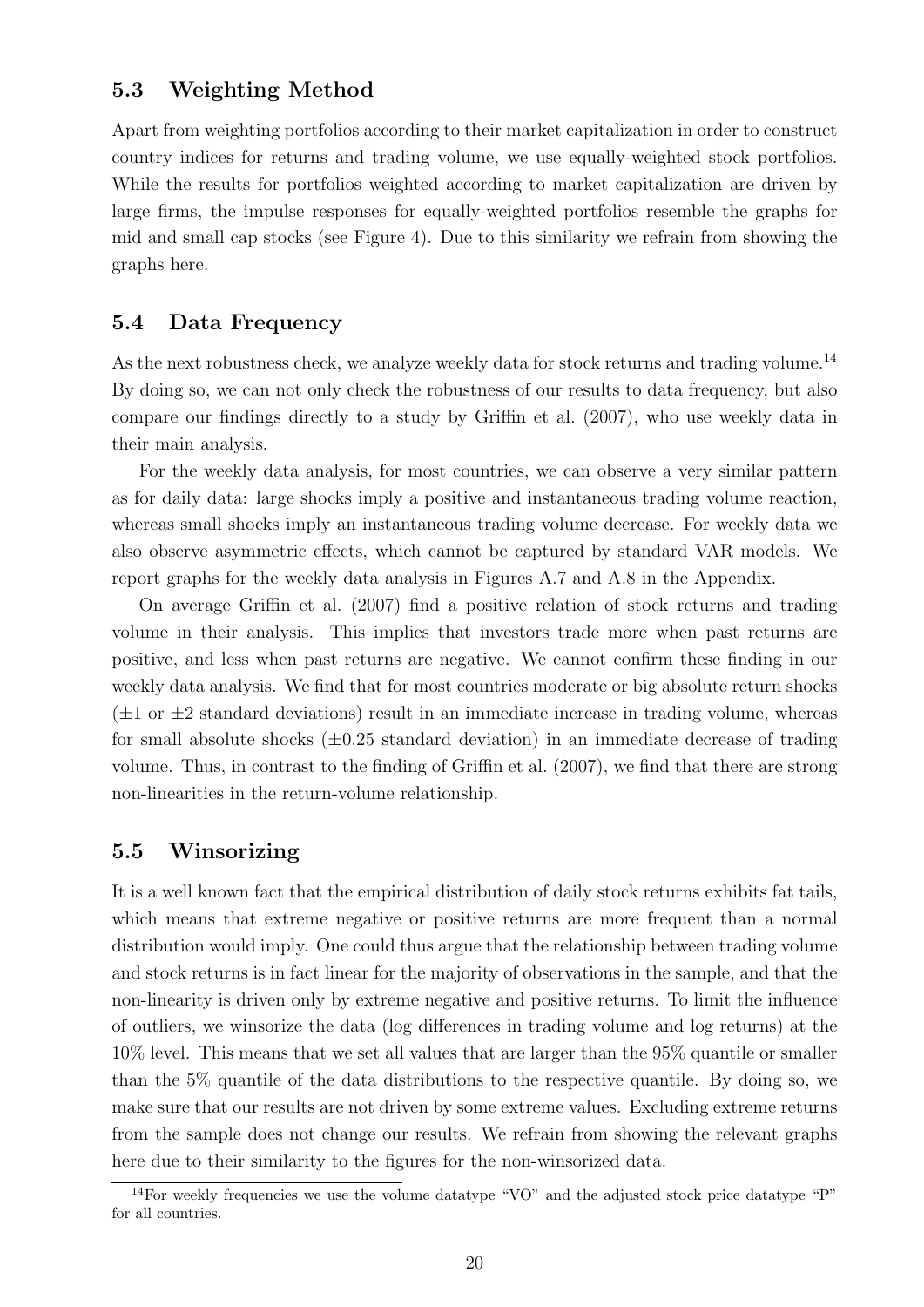## 6 Conclusion

In this paper we investigate the dynamic relationship between daily stock returns and trading volume in 16 selected European countries. For this purpose we use an asymmetric vector autoregressive (VAR) model. For this model we compute non-linear impulse responses, using a simulation based procedure. We test for asymmetric effects via slope-based and impulseresponse based Wald tests. Contrary to the commonly used linear VARs our framework allows the IRFs to change non-linearly with the sign and magnitude of a shock. Thus, our analysis is based on a more flexible econometric framework, tailored to give more detailed insights into the nature of the return-trading volume relationship.

Our analysis indicates that stock returns have a significant influence on trading volume, but there is no evidence for the influence of trading volume on returns. We also find strong evidence that the responses of trading volume to stock returns are asymmetric. From the impulse-response based Wald tests, we find that asymmetry is present regardless of the size of the shock.

Furthermore, we conclude that the sign of the responses depends on the absolute size of the shock. Trading volume increases for medium  $(\pm 1)$  standard deviation) and large  $(\pm 2)$ standard deviations) return shocks, whereas it decreases in reaction to small  $(\pm 0.25 \text{ standard})$ deviation) shocks.

Looking at the results of the analysis for small, mid and large cap firms separately, we find that a positive (negative) shock in returns results in a significant, positive (negative) and long-lasting effect on trading volume for small and middle cap firms with a high share of private investors. For large cap firms, however, this effect is less pronounced. This result provides supportive evidence for the theories of overconfidence, market participation, differences of opinion, and disposition effect.

Overall, we find that the relationship between stock returns and trading volume is strongly non-linear and asymmetric. Consequently, using linear VAR models to analyze this relationship may be misleading. Thus, non-linear methods, such as the asymmetric VAR proposed in this paper, should be used to deal with the problem.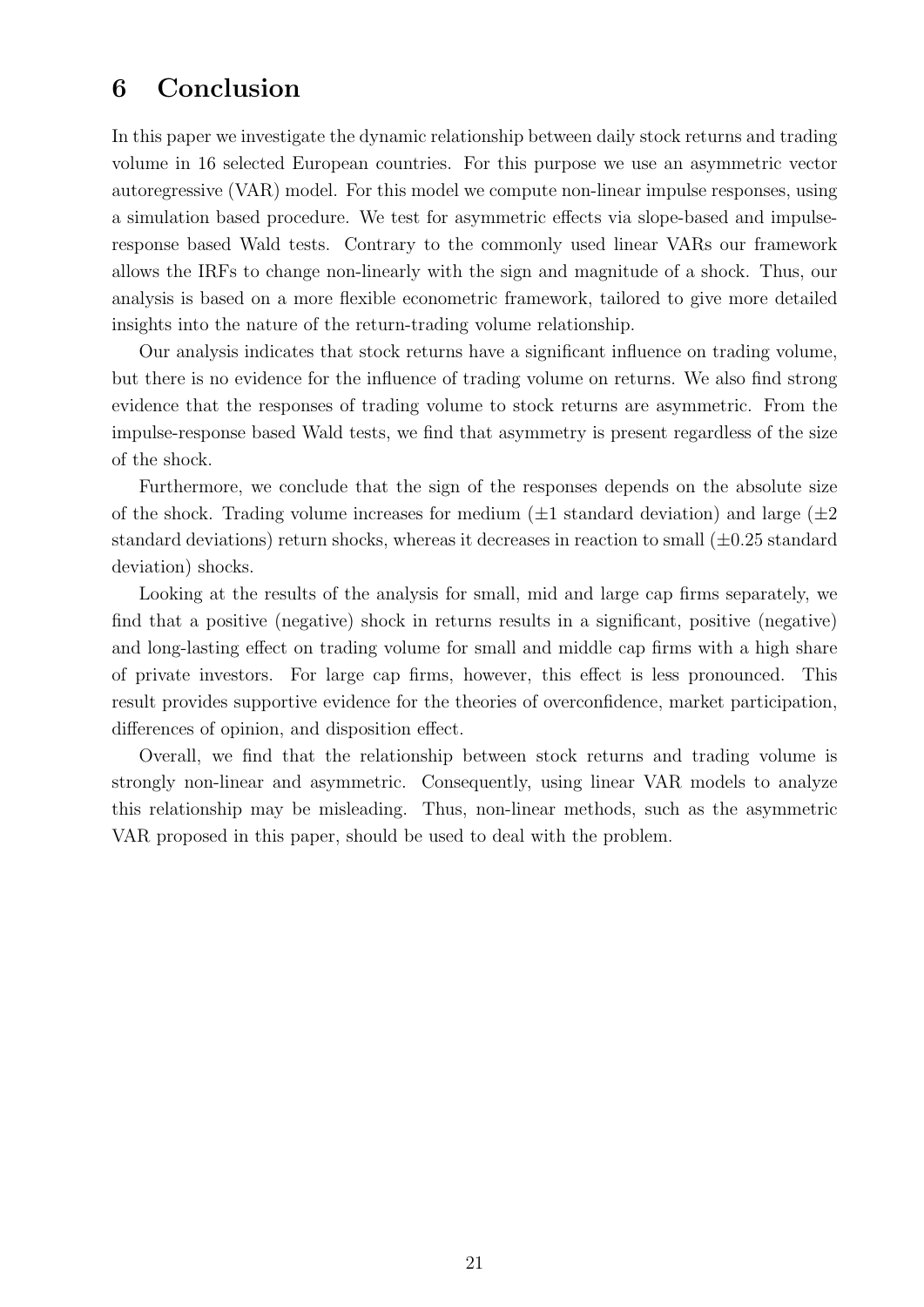## References

- Antweiler, W. and M. Z. Frank (2004), 'Is all that talk just noise? The information content of internet stock message boards', Journal of Finance 59(3), 1259–1294.
- Bamber, L. S., O. E. Barron and T. L. Stober (1999), 'Differential interpretations and trading volume', Journal of Financial and Quantitative Analysis 34(3), 369–386.
- Breitung, J., R. Brüggemann and H. Lütkepohl (2004), Structural vector autoregressive modeling and impulse responses, in H.Lütkepohl and M.Krätzig, eds, 'Applied Time Series Econometrics', Cambridge University Press, Cambridge, pp. 159–196.
- Brown, S. J., W. Goetzmann, R. G. Ibbotson and S. A. Ross (1992), 'Survivorship bias in performance studies', Review of Financial Studies 5, 553–580.
- Chen, S.-S. (2012), 'Revisiting the empirical linkages between stock returns and trading volume', Journal of Banking and Finance 36, 1781–1788.
- Chordia, T., S.-W. Huh and A. Subrahmanyam (2007), 'The cross-section of expected trading activity', The Review of Financial Studies 20(3), 709–740.
- Daigler, R. T. and L. You (2010), 'Is international diversification really beneficial?', *Journal* of Banking and Finance 34, 163–173.
- Daniel, K., D. Hirschleifer and A. Subrahmanyam (1998), 'Investor psychology and security market under- and overreactions', Journal of Finance 53, 1839–1885.
- Daniel, K. and T. J. Moskowitz (2013), 'Momentum crashes', Swiss Finance Institute Research Paper Series 13–61.
- Dickey, D.A. and W.A. Fuller (1979), 'Estimators for autoregressive time series with a unit root', Journal of the American Statistical Association 74, 427–431.
- Epps, T. W. (1975), 'Security price changes and transaction volumes: Theory and evidence', The American Economic Review 65, 586–597.
- Gebka, B. and M. Wohar (2013), 'Causality between trading volume and returns: Evidence from quantile regressions', International Review of Economics and Finance 27, 144–159.
- Gerlach, R., C.W.S. Chen, D.S.Y. Lin and M.-H. Huang (2006), 'Asymmetric responses of international stock markets to trading volume', Physica A 360, 422–444.
- Gervais, S. and T. Odean (2001), 'Learning to be overconfident', The Review of Financial Studies 14(1), 1–27.
- Glaser, M. and M. Weber (2009), 'Which past returns affect trading volume?', Journal of Financial Markets 12, 1–31.
- Glaser, M. and S. Schaarschmidt (2012), Market integration and small stock returns: A co-movement analysis, mimeo, University of Konstanz.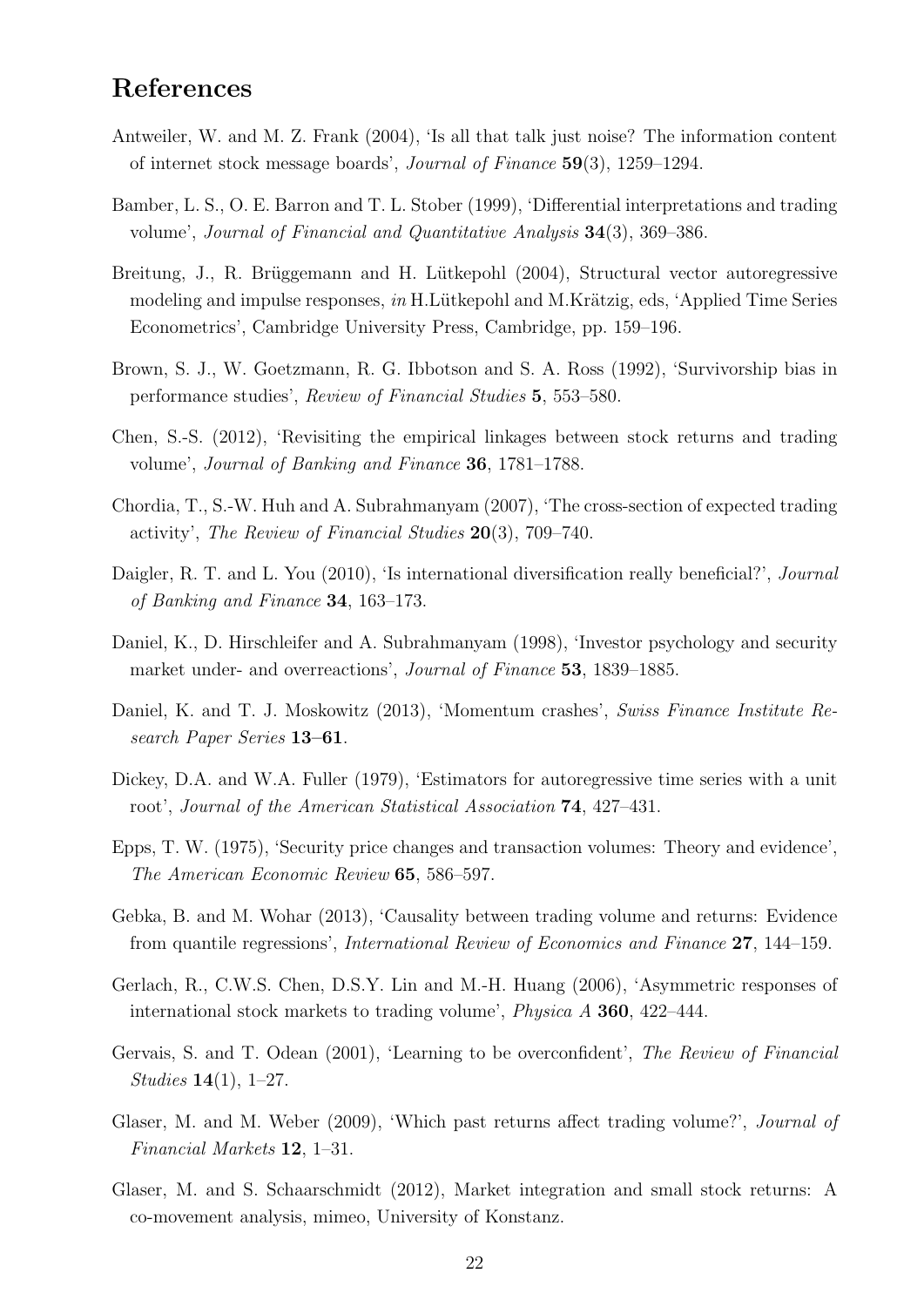- Goncalves, S. and L. Kilian (2004), 'Bootstrapping autoregressions with conditional heteroskedasticity of unknown form', Journal of Econometrics 123, 89–120.
- Griffin, J. M., F. Nardari and R. M. Stulz (2007), 'Do investors trade more when stocks have performed well? Evidence from 46 countries', Review of Financial Studies 20(3), 905–951.
- Harris, M. and A. Raviv (1993), 'Differences of opinion make a horse race', The Review of Financial Studies  $6(3)$ , 473–506.
- Hiemstra, C. and J. D. Jones (1994), 'Testing for linear and nonlinear Granger causality in the stock price-volume relation', Journal of Finance 49, 1639–1664.
- Hodrick, R. J. and E. C. Prescott (1997), 'Postwar U.S. business cycles: An empirical investigation', Journal of Money, Credit, and Banking 29, 1–16.
- Ince, O. S. and R. B. Porter (2006), 'Individual equity return data from Thomson Datastream: Handle with care!', Journal of Financial Research 29, 463–479.
- Kandel, E. and N. D. Pearson (1995), 'Differential interpretation of public signals and trade in speculative markets', Journal of Political Economy 103(4), 831–872.
- Karpoff, J. M. (1987), 'The relation between price changes and trading volume: A survey', Journal of Financial and Quantitative Analysis 22, 109–126.
- Kilian, L. and R. J. Vigfusson (2011), 'Are the responses of the u.s. economy asymmetric in energy price increases and decreases?', Quantitative Economics 2, 419–453.
- Kim, K. A. and J. R. Nofsinger (2007), 'The behavior of japanese individual investors during bull and bear markets', Journal of Behavioral Finance 8, 138–153.
- Koop, G., M. H. Pesaran and S. M. Potter (1996), 'Impulse response analysis in nonlinear multivariate models', Journal of Econometrics 74, 119–147.
- Kwiatkowski, D., P.C.B. Phillips, P. Schmidt and Y. Shin (1992), 'Testing the null hypothesis of stationarity against the alternative of a unit root', Journal of Econometrics 54, 169–178.
- Lee, B.-S. and O. M. Rui (2002), 'The dynamic relationship between stock returns and trading volume: domestic and cross-country evidence', Journal of Banking and Finance 26, 51–78.
- Moosa, I. A. and P. Silvapulle (2000), 'The price–volume relationship in the crude oil futures market some results based on linear and nonlinear causality testing', International Review of Economics and Finance 9, 11–30.
- Moosa, I. A., P. Silvapulle and M. Silvapulle (2003), 'Testing for temporal asymmetry in the price-volume relationship', Bulletin of Economic Research 55, 373–389.
- Newey, W. K. and K. D. West (1987), 'A simple, positive semi-definite, heteroskedasticity and autocorrelation consistent covariance matrix', Econometrica 55, 703–708.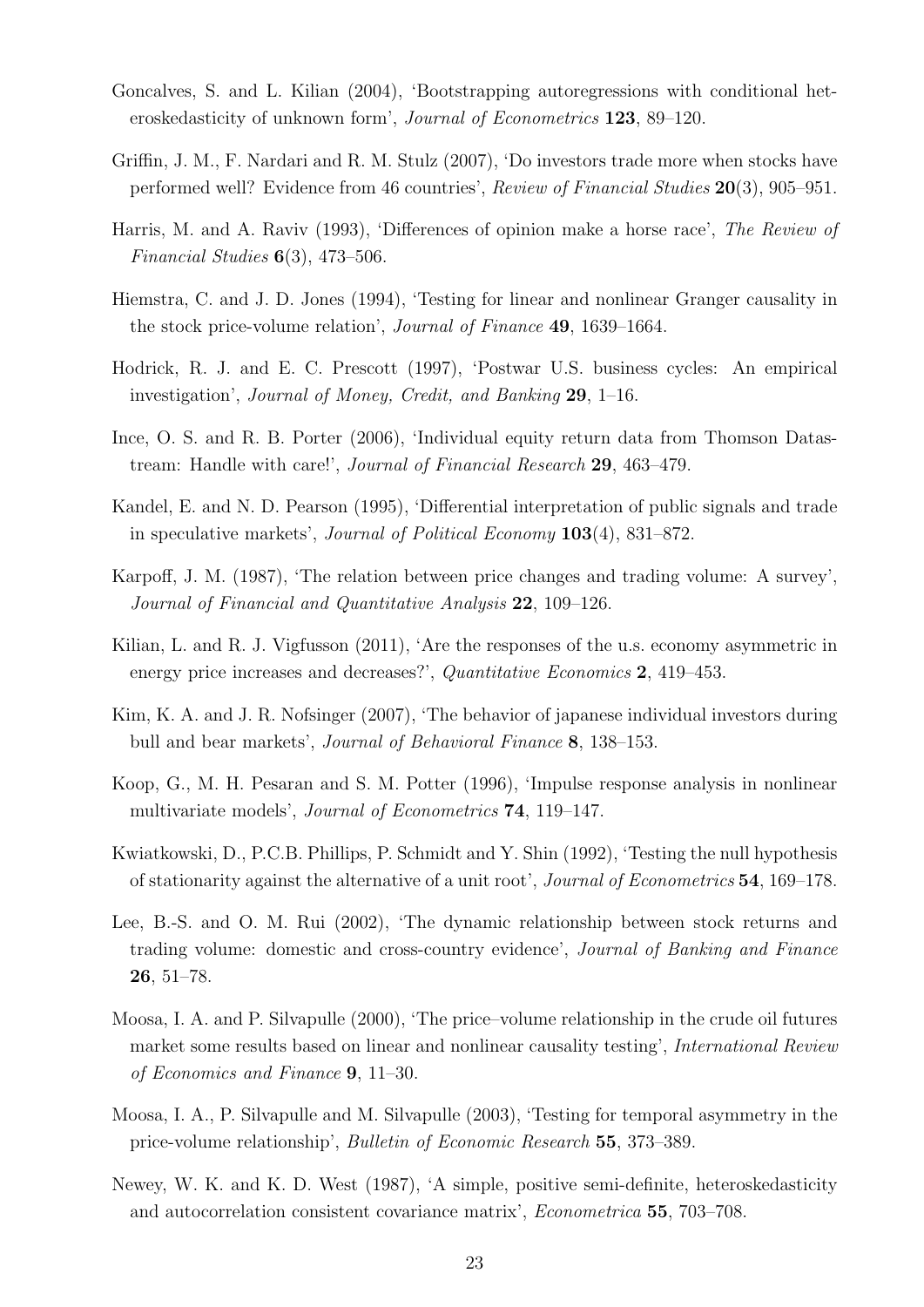- Odean, T. (1998a), 'Are investors reluctant to realize their losses?', Journal of Finance 53, 1775–1798.
- Odean, T. (1998b), 'Volume, volatility, price, and profit when all traders are above average', Journal of Finance 53, 1887–1934.
- Orosel, G. O. (1998), 'Participation costs, trend chasing, and volatility of stock prices', The Review of Financial Studies 11(3), 521–557.
- Schwarz, G. (1978), 'Estimating the dimension of a model', Annals of Statistics 6, 461–464.
- Shalen, C. (1993), 'Volume, volatility, and the dispersion of beliefs', Review of Financial Studies 6, 405–434.
- Statman, M., S. Thorley and K. Vorkink (2006), 'Investor overconfidence and trading volume', Review of Financial Studies 19, 1531–1565.
- Wang, J. (1994), 'A model of competitive stock trading volume', *Journal of Political Econ*omy 102, 127–167.
- Ying, Ch. C. (1966), 'Stock market prices and volumes of sales', Econometrica 34, 676–685.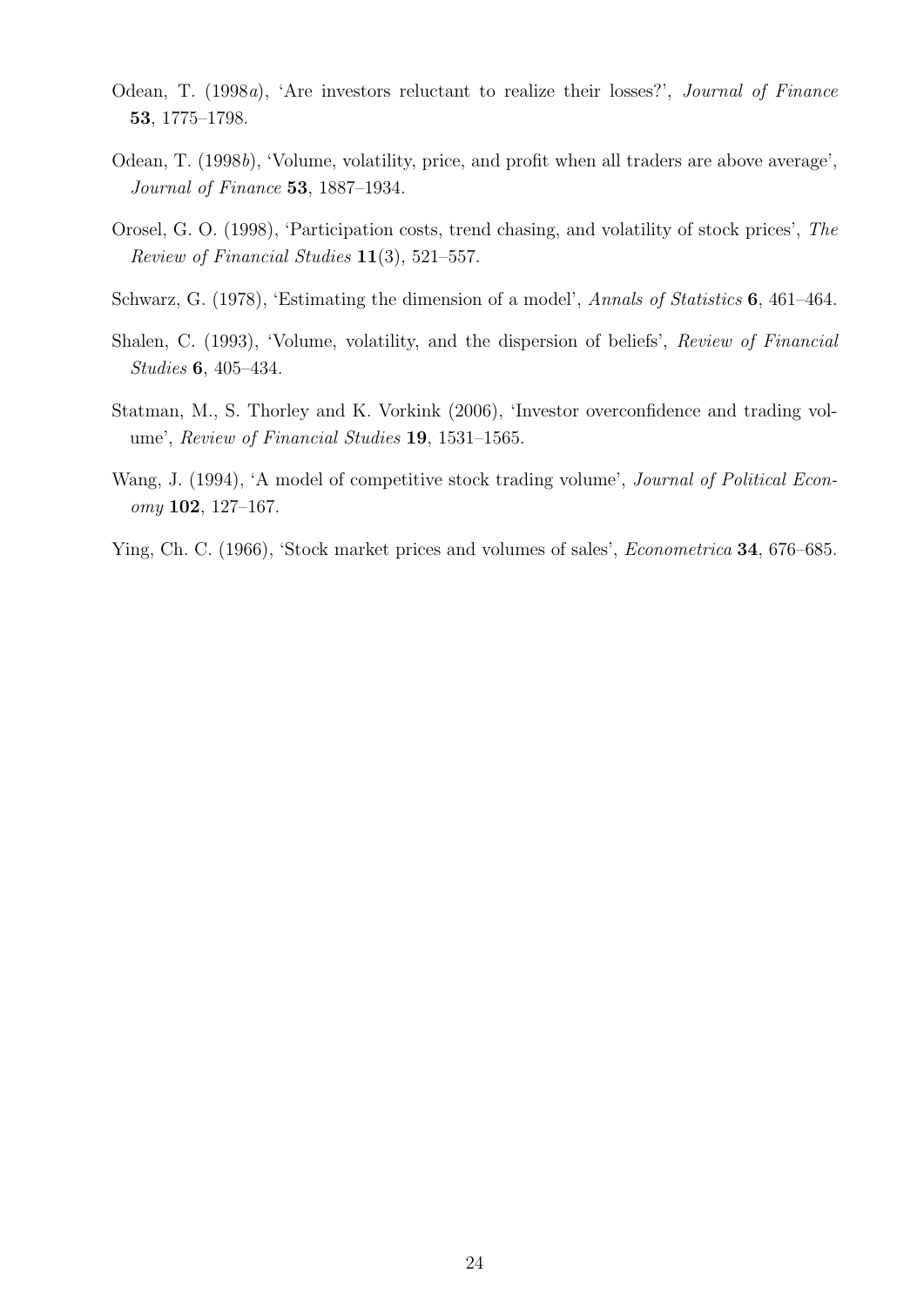## A Appendix

| rapic <i>II.I.</i> Dammary Deachouch |            |           |          |           |        |            |           |
|--------------------------------------|------------|-----------|----------|-----------|--------|------------|-----------|
|                                      | Start Date | Mean      | Std.Dev. | Firm MCAP | Volume | Firms<br># | MCAP      |
| Austria                              | 01:1990    | $-0.0041$ | 1.15     | 653       | 285    | 76         | 49,965    |
| Belgium                              | 01:1990    | 0.0031    | 1.09     | 1,439     | 438    | 92         | 131,932   |
| Denmark                              | 01:1990    | 0.0127    | 0.81     | 452       | 478    | 210        | 95,023    |
| Finland                              | 01:1990    | 0.0068    | 1.86     | 1,374     | 8,056  | 79         | 108,951   |
| France                               | 01:1990    | 0.0053    | 1.19     | 1,891     | 2,132  | 491        | 928,030   |
| Germany                              | 01:1990    | $-0.0024$ | 1.20     | 1,457     | 7,155  | 490        | 714,379   |
| Greece                               | 01:1990    | $-0.0185$ | 1.72     | 355       | 454    | 178        | 63,227    |
| Ireland                              | 07:2000    | $-0.0181$ | 1.48     | 3,189     | 1,793  | 20         | 64,148    |
| Italy                                | 01:1990    | $-0.0077$ | 1.36     | 2,117     | 14,126 | 173        | 365,654   |
| Netherlands                          | 01:1990    | 0.0077    | 1.21     | 2,284     | 6,414  | 162        | 370,300   |
| Norway                               | 01:1990    | 0.0091    | 1.25     | 540       | 3,404  | 204        | 110,123   |
| Portugal                             | 01:1990    | $-0.0065$ | 1.06     | 808       | 2,579  | 51         | 41,474    |
| Spain                                | 03:1990    | 0.0055    | 1.26     | 2,574     | 11,090 | 128        | 330,440   |
| Sweden                               | 01:1990    | 0.0086    | 1.37     | 576       | 4,065  | 385        | 221,457   |
| Switzerland                          | 01:1990    | 0.0217    | 0.97     | 2,419     | 3,473  | 221        | 535,245   |
| UK                                   | 01:1990    | 0.0047    | 1.01     | 1,722     | 18,412 | 1,104      | 1,900,591 |

Table A.1: Summary Statistics

Note: Summary statistics for the dataset used in the analysis. Sample range: January 1990 - July 2012. Data source: Thomson Reuters Datastream. Average daily returns (Mean) and their respective standard deviation (Std.Dev.) are denoted in percentage points, average firm size (Firm MCAP) and average total market capitalization (MCAP) in millions, whereas average trading volume (Volume) in thousands of EUR.

Table A.2: Estimated asymmetric VAR for returns  $r_t$  and growth rate of trading volume  $(tv_t)$  for France

| $r_t = -0.000119 + 0.0334 r_{t-1} - 0.0280 r_{t-2} - 0.0529 r_{t-3} + 0.0333 r_{t-4} - 0.0381 r_{t-5}$<br>$(0.016)$ $(0.0245)$ $(0.0192)$ $(0.0218)$<br>(0.00033)<br>(0.0212)                                    |
|------------------------------------------------------------------------------------------------------------------------------------------------------------------------------------------------------------------|
| $-0.000731 \text{ tv}_{t-1} + 0.000337 \text{ tv}_{t-2} + 0.0012 \text{ tv}_{t-3} - 0.000105 \text{ tv}_{t-4} + 0.000733 \text{ tv}_{t-5}$<br>$(0.0007)$ $(0.00083)$<br>(0.00073)<br>(0.00068)<br>(0.0007)       |
| + 0.0019 tv <sup>+</sup> <sub>t-1</sub> + 0.000615 tv <sup>+</sup> <sub>t-2</sub> - 0.0013 tv <sup>+</sup> <sub>t-3</sub> + 0.0014 tv <sup>+</sup> <sub>t-4</sub><br>$(0.0012)$ $(0.0011)$ $(0.0012)$ $(0.0013)$ |
| $-0.0012 \text{ tv}_{t-5}^+ + \hat{\varepsilon}_{1t}$<br>(0.0012)                                                                                                                                                |
| $\text{t}_{t} = -0.0023 - 10.174 r_t - 0.451 r_{t-1} + 0.725 r_{t-2} + 2.5 r_{t-3} + 1.25 r_{t-4}$<br>$(0.0074)$ $(0.58)$ $(0.54)$ $(0.54)$ $(0.57)$ $(0.54)$                                                    |
| $+$ 4.4 $r_{t-5}$ - 0.526 tv <sub>t-1</sub> - 0.4 tv <sub>t-2</sub> - 0.341 tv <sub>t-3</sub> - 0.24 tv <sub>t-4</sub><br>$(0.63)$ $(0.018)$ $(0.019)$<br>(0.017)<br>(0.016)                                     |
| $-0.0166 \text{ tv}_{t-5} + 19.42 \text{ r}_t^+ - 0.106 \text{ r}_{t-1}^+ - 2.71 \text{ r}_{t-2}^+$<br>$(1.1)$ $(0.93)$ $(0.95)$<br>(0.014)                                                                      |
| - 4.21 $r_{t-3}^+$ - 2.9 $r_{t-4}^+$ - 8.59 $r_{t-5}^+$ + $\hat{\varepsilon}_{2t}$<br>(0.99) $(0.99)$                                                                                                            |

Note: Table reports OLS estimates of asymmetric VAR in (2.1). HAC standard errors are in parentheses. Sample range: January 1990 - July 2012.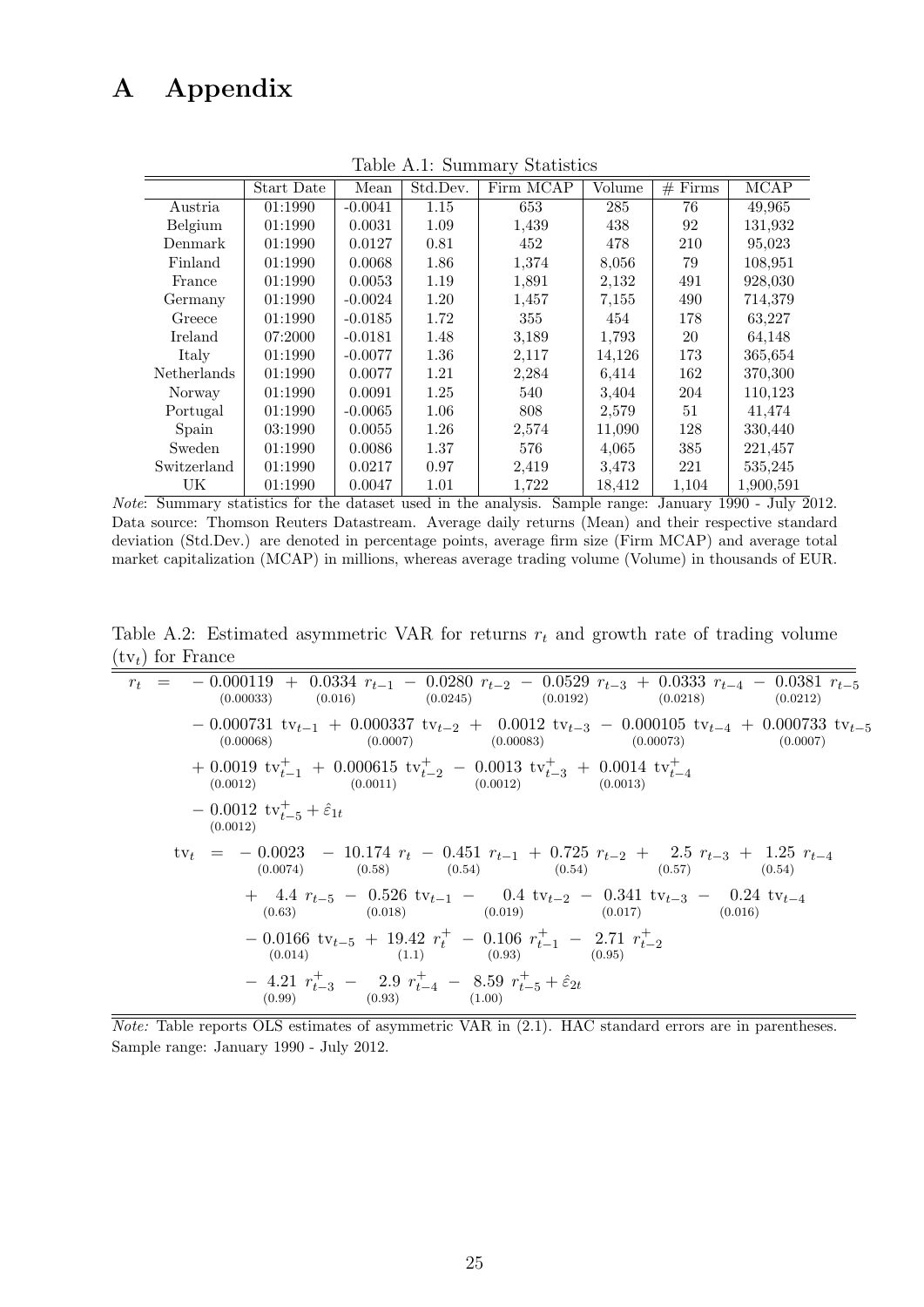

Figure A.1:  $95\%$  bootstrap confidence intervals for responses of trading volume to  $\pm 1$  standard deviation shocks in stock returns over the period of 20 trading days. Results for different European countries. Sample range: January 1990 - July 2012.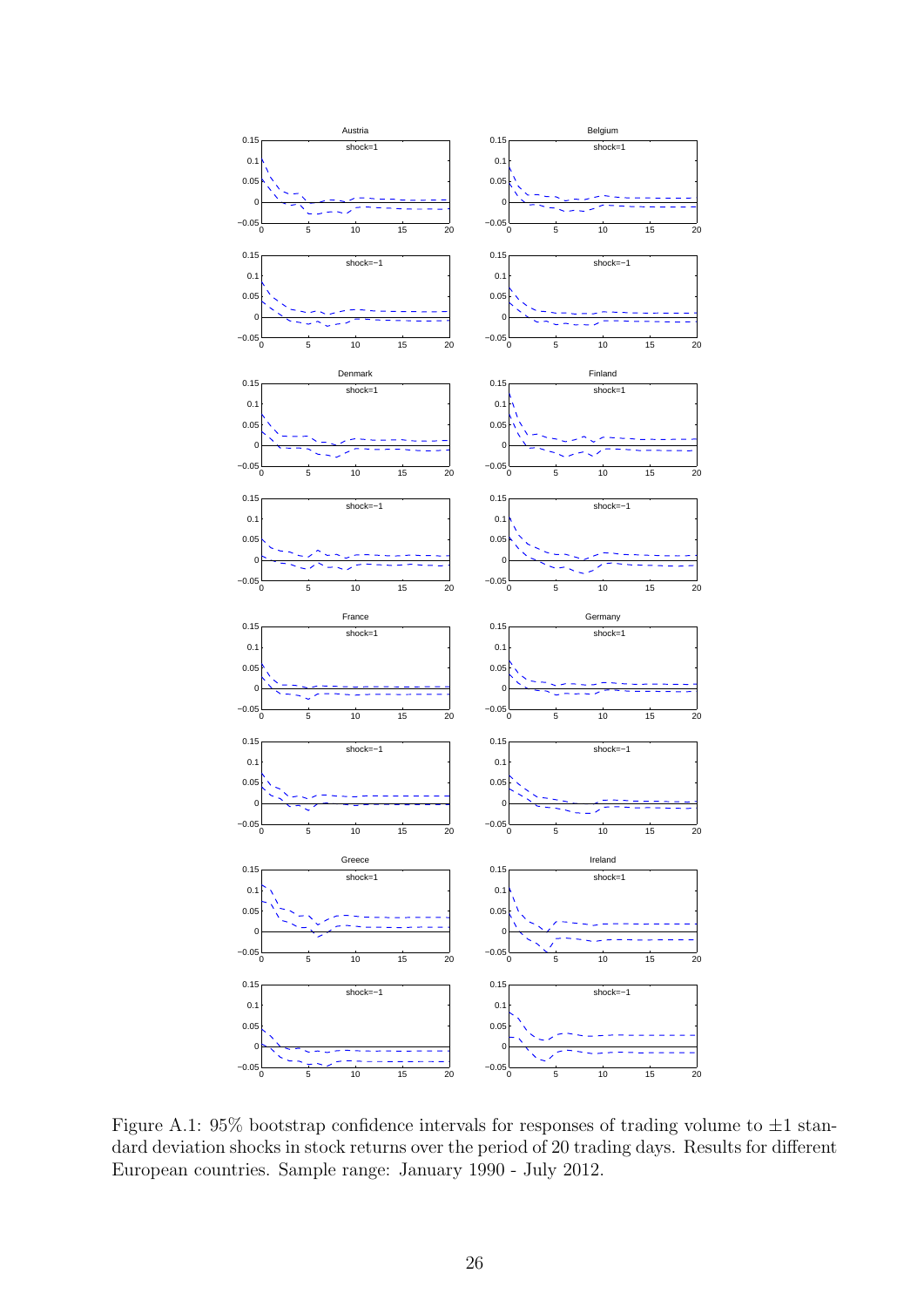

Figure A.2:  $95\%$  bootstrap confidence intervals for responses of trading volume to  $\pm 1$  standard deviation shocks in stock returns over the period of 20 trading days. Results for different European countries. Sample range: January 1990 - July 2012.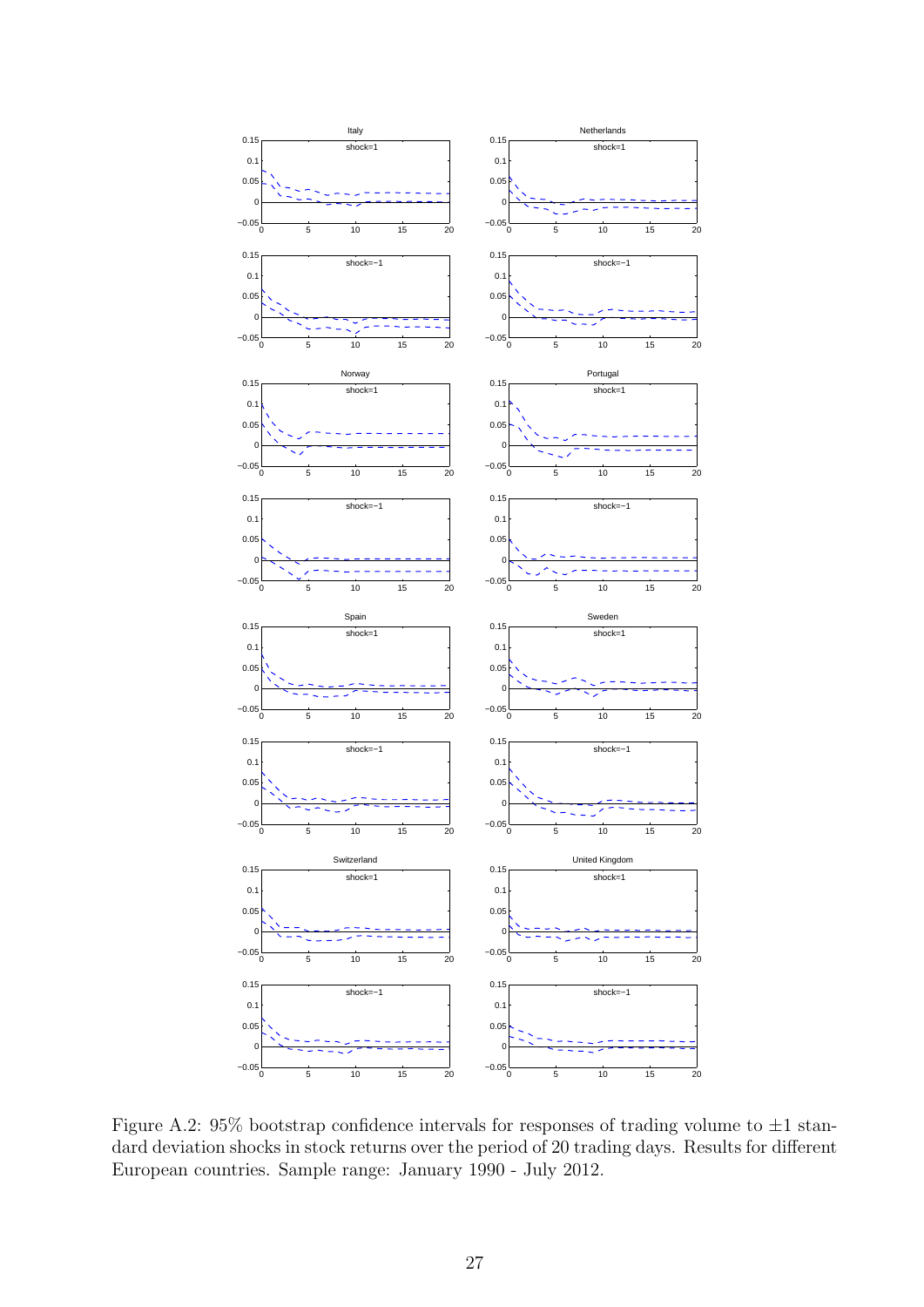

Figure A.3: Response of trading volume to shocks in stock returns of different size over the period of 20 trading days. Results for different European countries. Sample range: January 1990 - July 2012.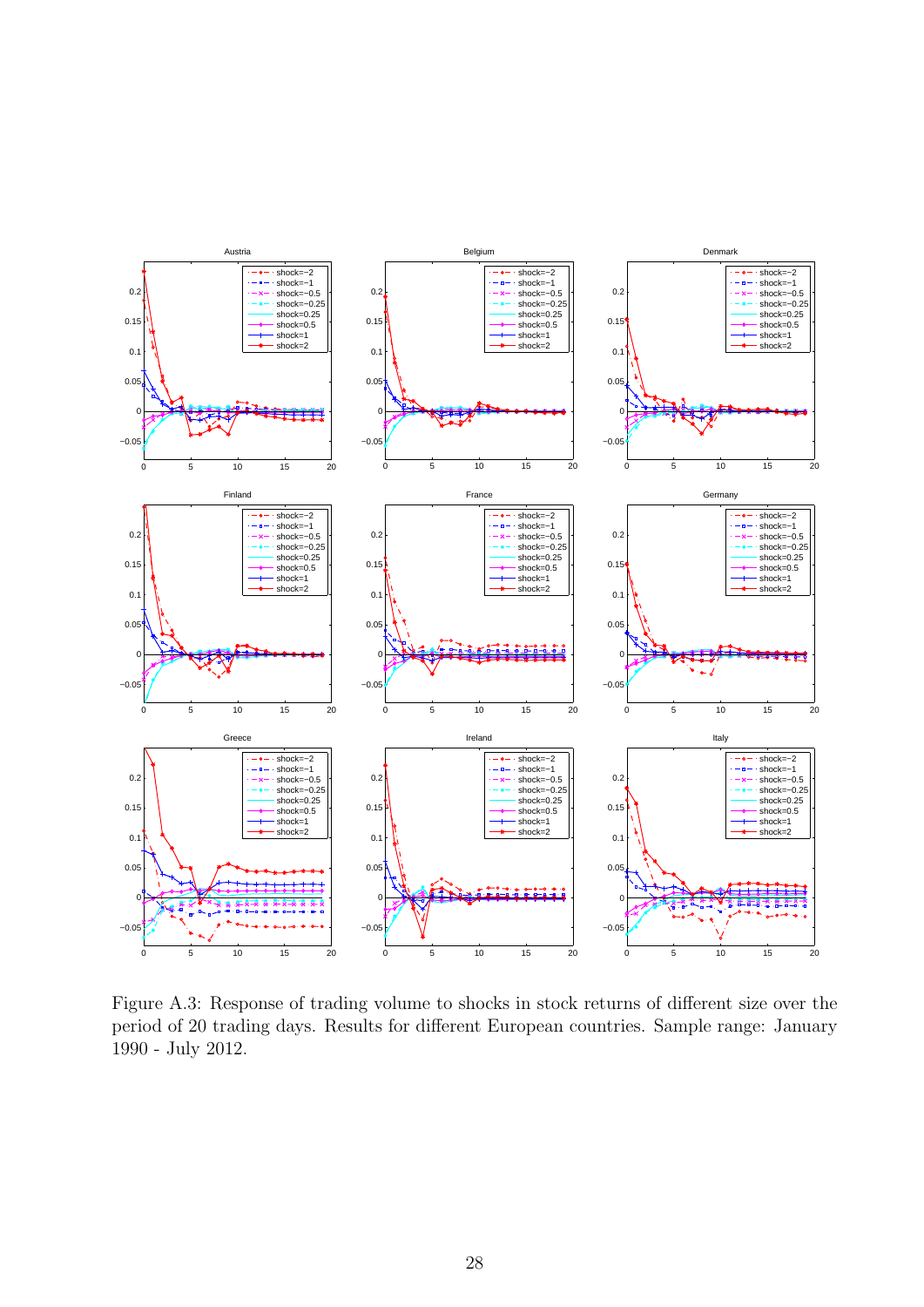

Figure A.4: Response of trading volume to shocks in stock returns of different size over the period of 20 trading days. Results for different European countries. Sample range: January 1990 - July 2012.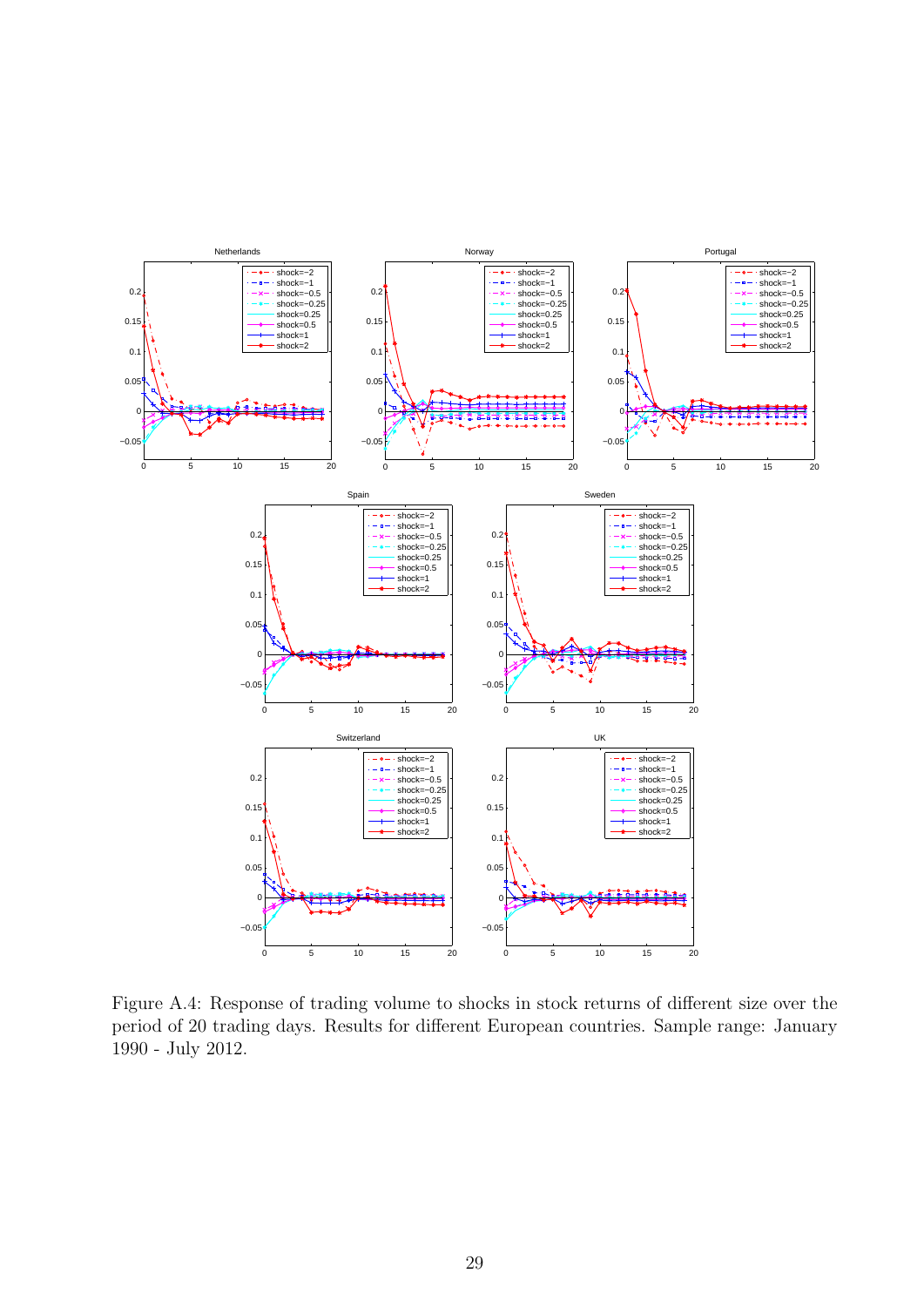

Figure A.5: Response of trading volume to shocks in stock returns of different size over the period of 20 trading days. Results from asymmetric VAR including volatility (see eq. (5.1)) for different European countries. Sample range: January 1990 - July 2012.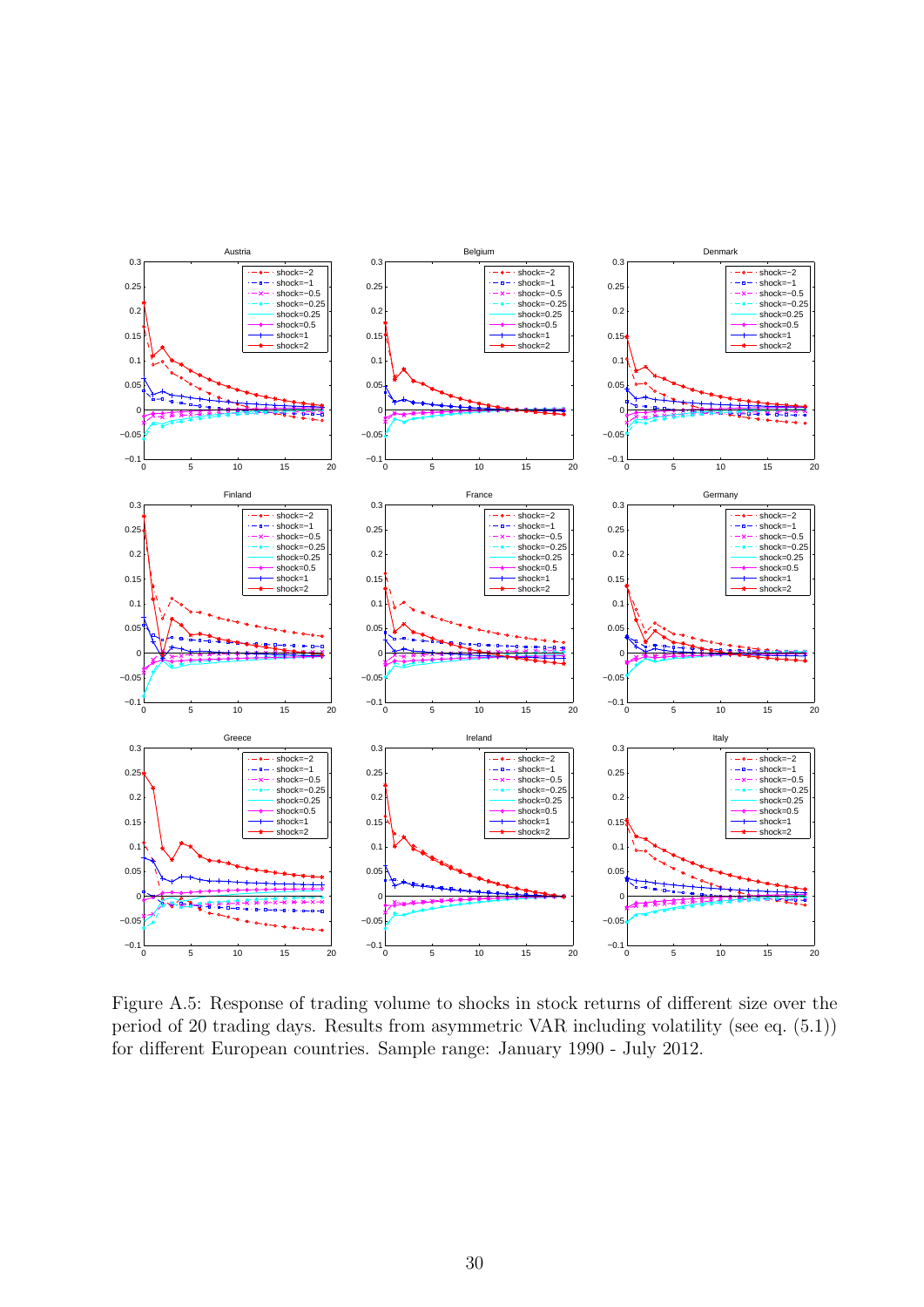

Figure A.6: Response of trading volume to shocks in stock returns of different size over the period of 20 trading days. Results from asymmetric VAR including volatility (see eq. (5.1)) for different European countries. Sample range: January 1990 - July 2012.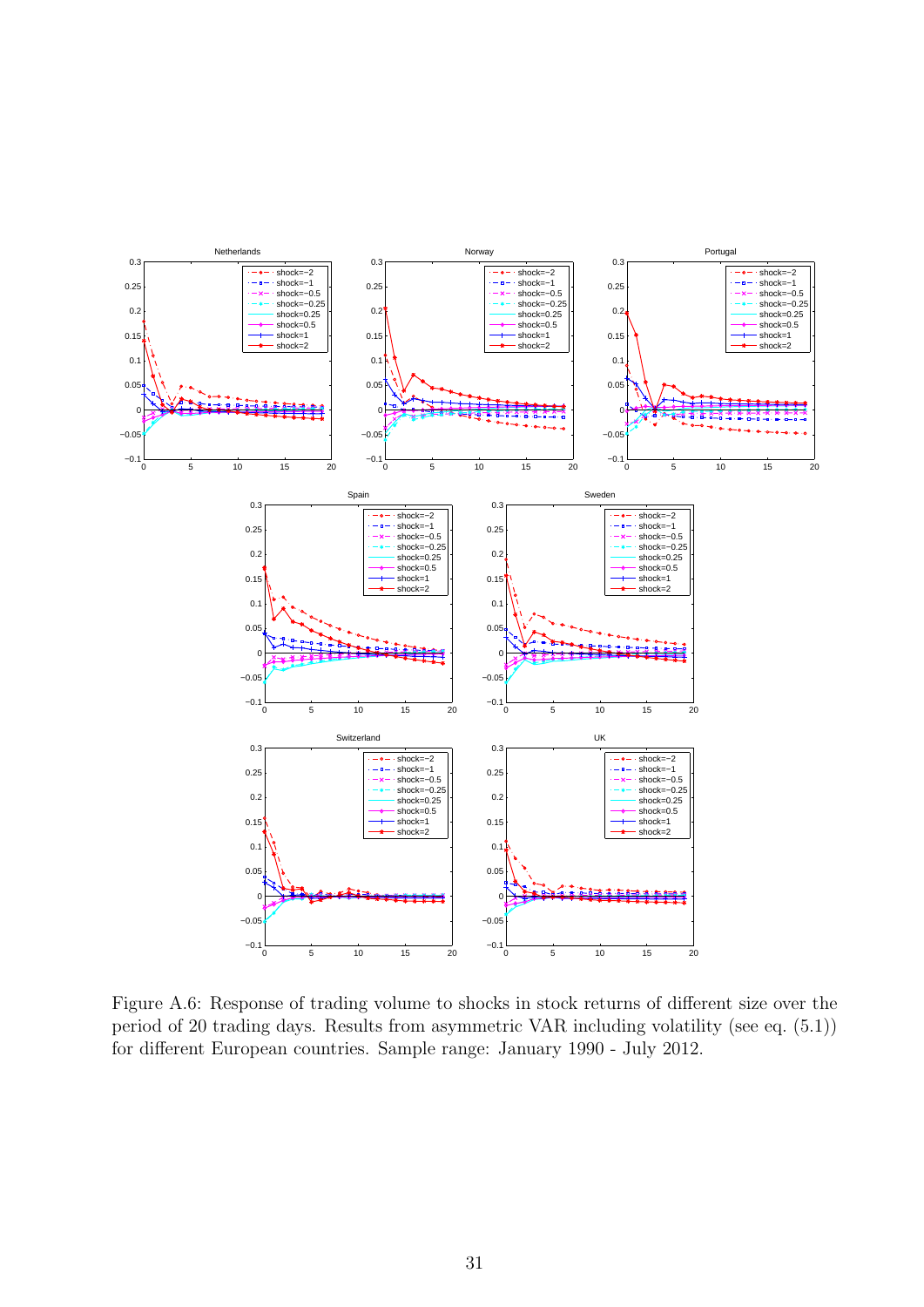

Figure A.7: Response of trading volume to shocks in stock returns of different size over the period of 20 trading days. Results from asymmetric VAR using weekly data for different European countries. Sample range: January 1990 - July 2012.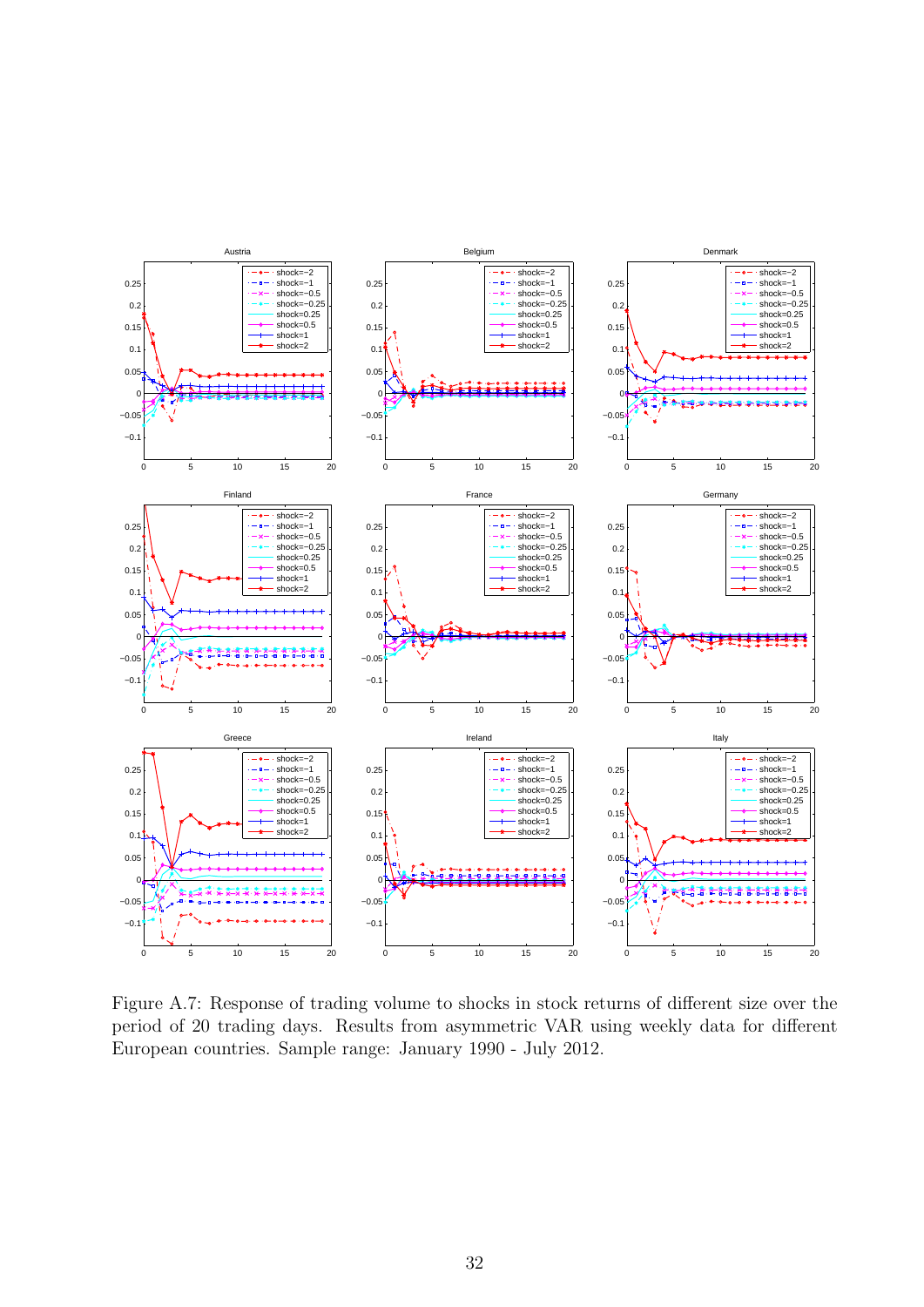

Figure A.8: Response of trading volume to shocks in stock returns of different size over the period of 20 trading days. Results from asymmetric VAR using weekly data for different European countries. Sample range: January 1990 - July 2012.